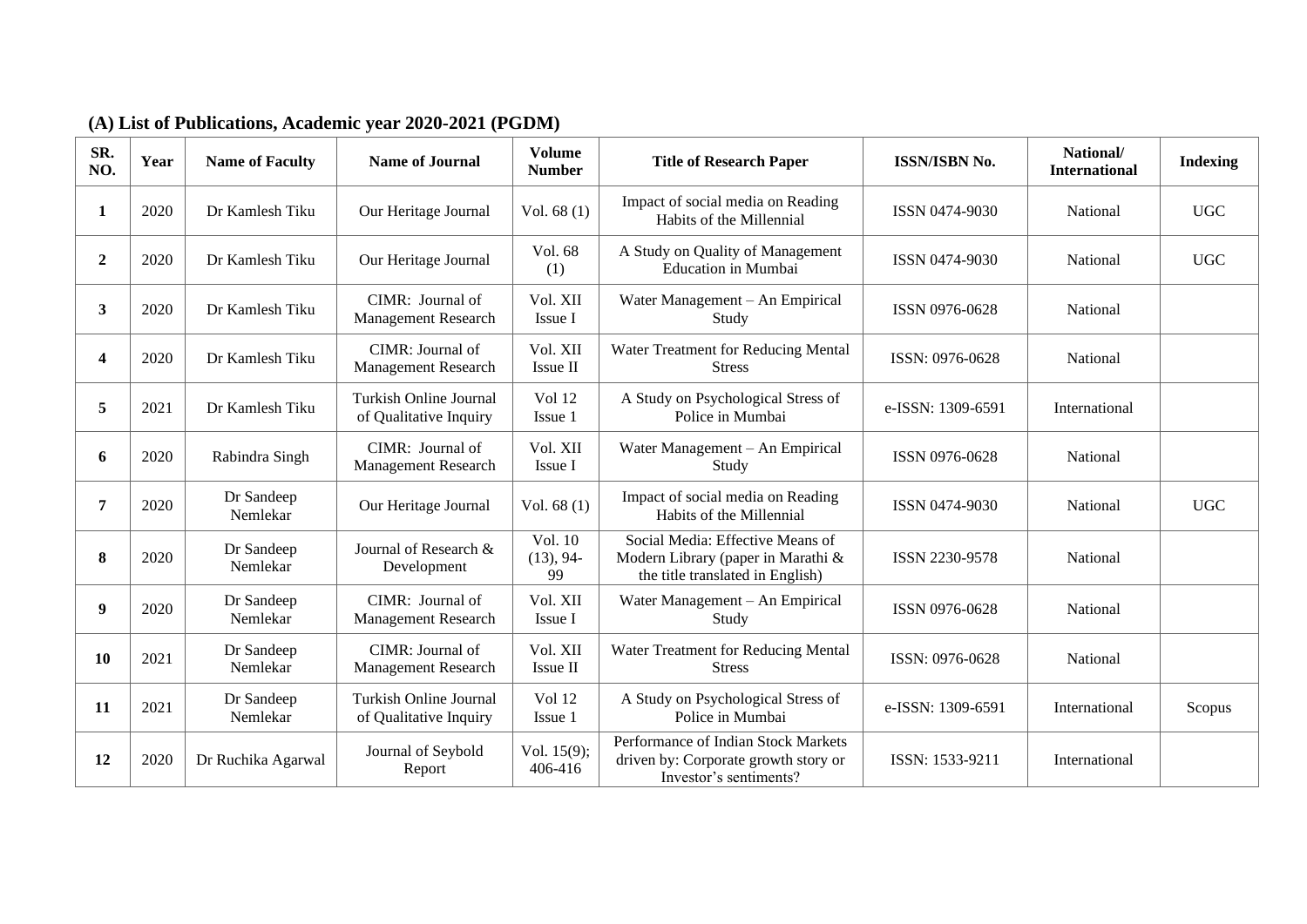| SR.<br>NO. | Year | <b>Name of Faculty</b> | <b>Name of Journal</b>                                                             | <b>Volume</b><br><b>Number</b>               | <b>Title of Research Paper</b>                                                                                                  | <b>ISSN/ISBN No.</b>                       | National/<br><b>International</b> | <b>Indexing</b> |
|------------|------|------------------------|------------------------------------------------------------------------------------|----------------------------------------------|---------------------------------------------------------------------------------------------------------------------------------|--------------------------------------------|-----------------------------------|-----------------|
| 13         | 2021 | Dr Ruchika Agarwal     | <b>OECONOMIA</b><br><b>COPERNICANA</b>                                             | Vol. 12<br>Issue - 4                         | Journey Towards Self-Reliance - A<br>comparative Study of the J2SR<br><b>Country Road Maps of Asian Countries</b><br>with India | ISSN: 2083-1277<br>eISSN: 2353-1827        | International                     | Scopus          |
| 14         | 2020 | Dr Mrinali Tikare      | International Journal of<br><b>Intelligent Enterprise</b><br>$(IIIE) - [Accepted]$ | DOI:<br>10.1504/IJI<br>E.2020.100<br>30028   | Impact of Organizational Justice on<br>Perception of Ability-Job-Fit in<br><b>Changing Environment</b>                          | ISSN: 1745-3240                            | International                     | Scopus          |
| 15         | 2021 | Dr Mrinali Tikare      | <b>Turkish Online Journal</b><br>of Qualitative Inquiry                            | <b>Vol</b> 12<br>Issue 1                     | A Study on Psychological Stress of<br>Police in Mumbai                                                                          | e-ISSN 1309-6591                           | International                     | Scopus          |
| <b>16</b>  | 2020 | Dr Mahesh Luthia       | International Journal of<br>Management (IJM)<br>(Scopus)                           | <b>VOL. 11</b><br><b>ISSUE 8</b>             | <b>Communication Skills and Relational</b><br>Outcomes: The Mediating Impact of<br><b>Customer Orientation</b>                  | ISSN 2277-5846                             | International                     | Scopus          |
| 17         | 2020 | Dr Mahesh Luthia       | CIMR: Journal of<br>Management Research                                            | Vol. XII:<br>Issue - II                      | Developing Behaviour for the<br>Environment through Green HRM                                                                   | ISSN: 0976-0628                            | National                          |                 |
| 18         | 2021 | Dr Nandita Mishra      | <b>International Journal</b><br>Business and<br>Globalization                      | Vol. 28<br>Issue 4                           | Social Entrepreneurs' Venture Launch<br>Intention: Exploring the role of<br><b>Cognitive Determinants</b>                       | ISSN online 1753-3635<br>ISSN P: 1753-3627 | International                     | Scopus          |
| 19         | 2020 | Neena Katkar           | Journal of Research and<br>Development                                             | Vol. 10<br>Issue 13                          | Assessing the Significance of<br>Revamping Employability in<br><b>Management Education</b>                                      | ISSN: 2230-9578                            | National                          |                 |
| 20         | 2020 | Neena Katkar           | Journal of Research and<br>Development                                             | Vol. 11<br>Issue 8                           | Review of Literature on an Empirical<br>Study on Investment Pattern of 'Baby<br>Boomers' in India WRT Mumbai                    | ISSN: 2230-9578                            | National                          |                 |
| 21         | 2020 | Neena Katkar           | <b>Ouest:</b> Journal of<br><b>Management Research</b>                             | Vol. XI,<br>Issue I                          | The Influence of Employee Motivation<br>on Organizational Performance                                                           | ISSN: 0976-2000                            | National                          |                 |
| 22         | 2020 | Dr Rashmi Jain         | Journal of Modern<br>Accounting and Auditing                                       | Vol. 15,<br>No. 8,<br>396-405                | Investigation into the Customer<br>Loyalty and Corporate Image<br>Relationship                                                  | ISSN: 1548-6583                            | International                     | <b>ABDC</b>     |
| 23         | 2021 | Dr Rashmi Jain         | Int. J. of Indian Culture<br>and Business<br>Management                            | DOI:<br>10.1504/IJI<br>CBM.2020.<br>10036362 | An Assessment of Video Viewership<br>Preference of Indian Viewers                                                               | ISSN 1753-0814                             | International                     | <b>UGC</b>      |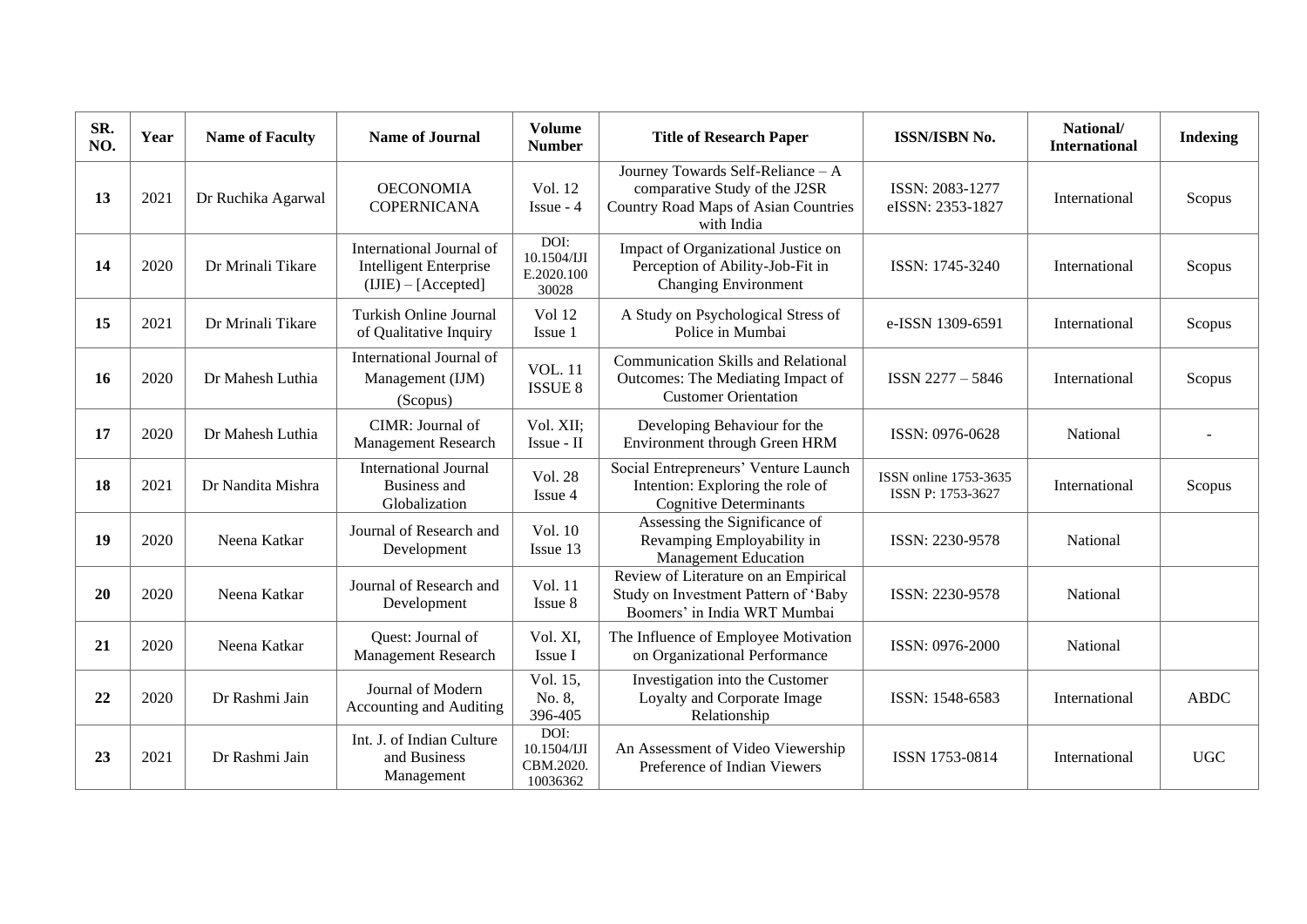| SR.<br>NO. | Year | <b>Name of Faculty</b> | <b>Name of Journal</b>                                                                              | <b>Volume</b><br><b>Number</b>    | <b>Title of Research Paper</b><br><b>ISSN/ISBN No.</b>                                                                                               |                                     | National/<br><b>International</b> | <b>Indexing</b> |
|------------|------|------------------------|-----------------------------------------------------------------------------------------------------|-----------------------------------|------------------------------------------------------------------------------------------------------------------------------------------------------|-------------------------------------|-----------------------------------|-----------------|
| 24         | 2020 | Dr Madhumita Patil     | CIMR: Journal of<br><b>Management Research</b>                                                      | Vol. XII<br>Issue I               | An Overview of the Industry Initiatives<br>to mitigate the Global Water Crisis                                                                       | ISSN: 0976-0628                     | <b>National</b>                   |                 |
| 25         | 2021 | Dr Madhumita Patil     | Journal of Marketing and<br>Consumer Research – An<br><b>International Peer</b><br>Reviewed Journal | Vol. 79<br>Pp 43-49               | Factors Influencing Consumers'<br>Buying Decision in Indian Trade<br>Show: Evidence from Mahalaxmi<br>Saras Exhibition, Mumbai                       | ISSN: 2422-8451                     | International                     |                 |
| 26         | 2020 | Dr Indira Singh        | CIMR: Journal of<br><b>Management Research</b>                                                      | Vol. X<br>Issue 1                 | A Conceptual Analysis of Water<br>Security Challenges and Sustainable<br>Practices in the Indian Context                                             | ISSN: 0976-0628                     | <b>National</b>                   |                 |
| 27         | 2021 | Ms. Shilpa Kajabje     | Journal of The Maharaja<br>Sayajirao University of<br>Baroda                                        | Vol. 54<br>Issue 2                | Factors for Implementation of ERP in<br>Higher Education $- A$ Literature<br>Review and Proposed Model from User<br>Satisfaction and ROI Perspective | ISSN: 0025-0422                     | National                          | <b>UGC</b>      |
| 28         | 2021 | Dr. Chetana Asbe       | International Journal of<br><b>Financial Management</b>                                             | <b>Vol 10</b><br>Issue 1<br>79-88 | The Wave of Alternative Investment<br>Funds in India                                                                                                 | ISSN: 2319-4928                     | International                     |                 |
| 29         | 2021 | Dr Nalini K.           | <b>OECONOMIA</b><br><b>COPERNICANA</b>                                                              | Vol. 12<br>$I$ ssue - 4           | Journey Towards Self-Reliance - A<br>comparative Study of the J2SR<br>Country Road Maps of Asian Countries<br>with India                             | ISSN: 2083-1277<br>eISSN: 2353-1827 | International                     | Scopus          |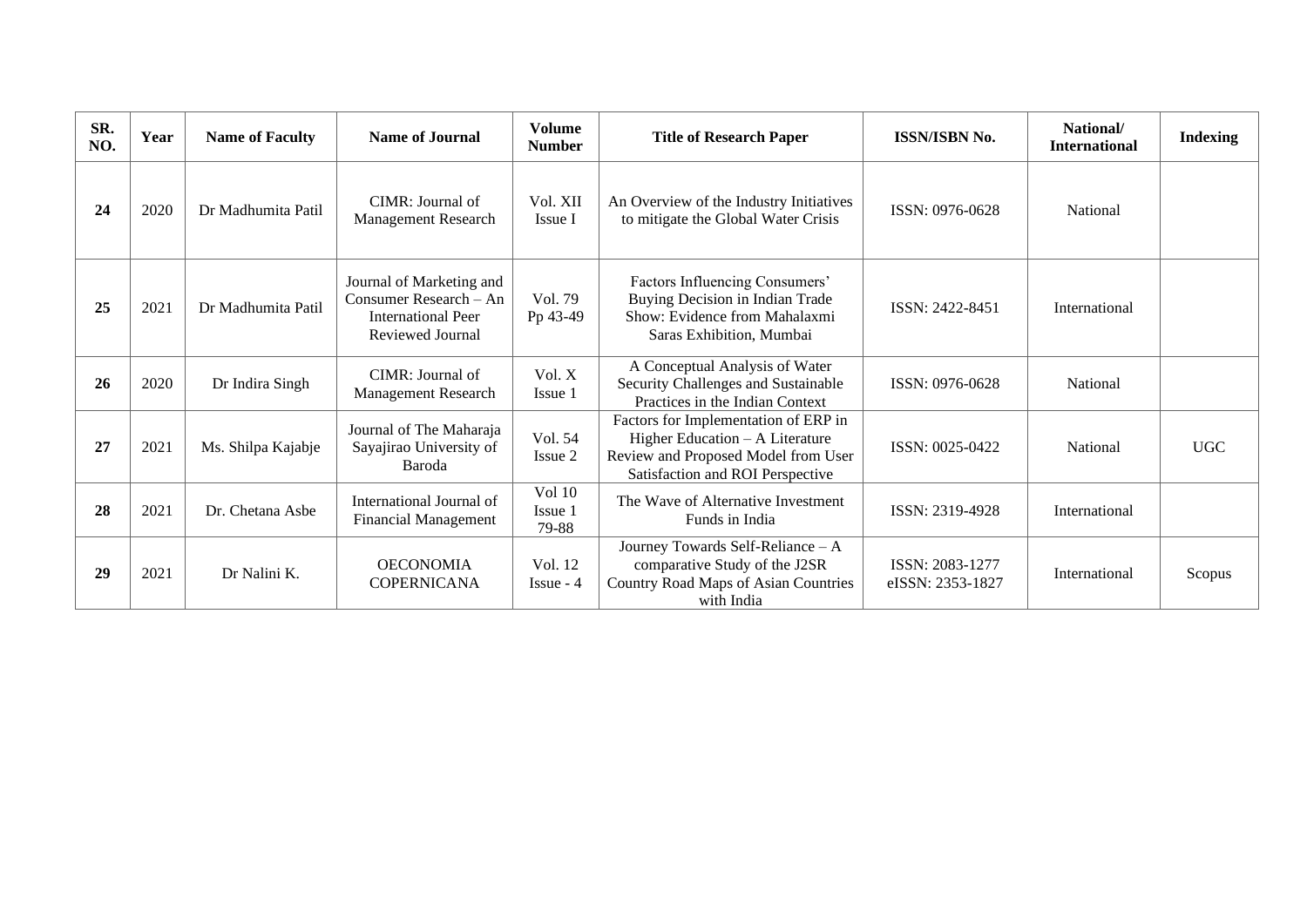

| SR.<br>NO<br>$\bullet$  | Year | Name of<br><b>Faculty</b> | <b>Name of Journal</b>                                                                                                                      | <b>Volume</b><br><b>Number</b> | <b>Title of Research Paper</b>                                                                                                                        | <b>ISSN/ISBN No.</b>       | National/Inte<br>rnational | <b>UGC/Sco</b><br>pus/ABD<br>$\mathbf C$ |
|-------------------------|------|---------------------------|---------------------------------------------------------------------------------------------------------------------------------------------|--------------------------------|-------------------------------------------------------------------------------------------------------------------------------------------------------|----------------------------|----------------------------|------------------------------------------|
| 1                       | 2020 | Dr Hufrish<br>Majra       | CIMR: Journal of<br>Management Research                                                                                                     | Vol XII, Issue                 | The Use of Technology in Water<br>Management                                                                                                          | ISSN 0976-0628             | National                   |                                          |
| $\boldsymbol{2}$        | 2020 | Dr Barsharani<br>Maharana | Demography India                                                                                                                            | Vol. 49 $(1)$<br>pp-140-151    | Widening Gender Disparity in<br>Household Health Expenditure in<br>India and its States, 1999-2010                                                    | <b>ISSN: 0970-</b><br>454X | National                   | <b>UGC</b>                               |
| $\mathbf{3}$            | 2020 | Dr Anuja Joshi            | CIMR: Journal of<br>Management Research                                                                                                     | Vol. XII<br>Issue I            | Water Management - An Empirical<br>Study                                                                                                              | ISSN 0976-0628             | National                   |                                          |
| $\overline{\mathbf{4}}$ | 2020 | Dr Athar<br>Qureshi       | CIMR: Journal of<br><b>Management Research</b>                                                                                              | Vol. XII<br>Issue I            | An Overview of the Industry<br>Initiatives to mitigate the Global<br><b>Water Crisis</b>                                                              | ISSN: 0976-0628            | National                   |                                          |
| 5                       | 2020 | Dr Athar<br>Qureshi       | CIMR: Journal of<br><b>Management Research</b>                                                                                              | Vol. XII<br>Issue II           | A Review of Changing Product<br>Design in Cosmetic Industry, a Step<br>towards Water Conservation                                                     | ISSN: 0976-0628            | National                   |                                          |
| 6                       | 2020 | Dr Athar<br>Qureshi       | Quest - Journal of<br><b>Management Research</b>                                                                                            | Vol. XI<br>Issue II            | A Case study of the practices<br>followed by Enrich Salons and<br>Academy as part of the Beauty and<br>Grooming industry during Covid -19<br>Pandemic | ISSN: 0976 -<br>2000       | National                   |                                          |
| 7                       | 2021 | Dr Athar<br>Qureshi       | International Journal of<br><b>Creative Research Thoughts</b>                                                                               | Vol. IX. Issue<br><b>VI</b>    | Review Of Textile Trade Between<br>India, It's Neighbours And The<br><b>ASEAN Countries</b>                                                           | ISSN: 2320-2882            | International              |                                          |
| 8                       | 2021 | Dr Athar<br>Qureshi       | Journal of Education and<br><b>Health Promotion</b>                                                                                         | Accepted                       | A Review and Content Analysis of<br>News on Online Platforms about<br>Covaxin in India                                                                | ISSN: 2277-9531            | National                   | Scopus                                   |
| $\boldsymbol{9}$        | 2021 | Dr Barsharani<br>Maharana | <b>Factors Influencing</b><br>Consumers' Buying Decision<br>in Indian Trade<br>Show: Evidence from<br>Mahalaxmi Saras Exhibition,<br>Mumbai | Vol. 79<br>Pp 43-49            | Journal of Marketing and Consumer<br>Research - An International Peer<br>Reviewed Journal                                                             | ISSN: 2422-8451            | International              |                                          |

### **(B) List of Publications, Academic year 2020-2021 (PGDM Marketing)**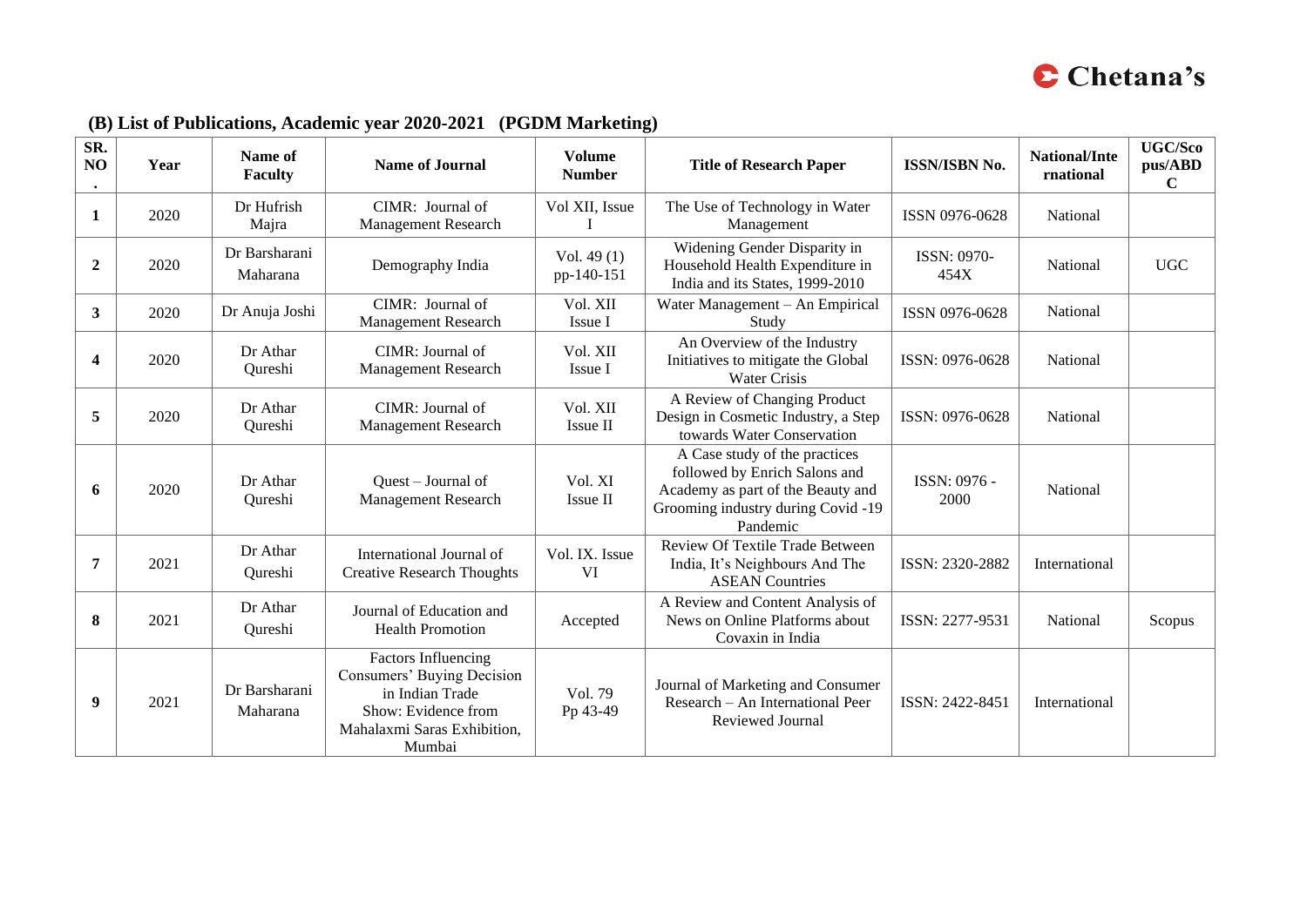

### **(A) List of Publications, Academic year 2019 – 2020 (PGDM)**

| SR.<br>NO.   | Year | <b>Name of Faculty</b> | <b>Name of Journal</b>                                                              | <b>Volume</b><br><b>Number</b>                                    | <b>Title of Research Paper</b>                                                                                                                | <b>ISSN/ISBN No.</b>           | National/<br><b>International</b> | <b>Indexing</b> |
|--------------|------|------------------------|-------------------------------------------------------------------------------------|-------------------------------------------------------------------|-----------------------------------------------------------------------------------------------------------------------------------------------|--------------------------------|-----------------------------------|-----------------|
| 1            | 2019 | Dr Nalini Krishnan     | CIMR: Journal of<br>Management Research                                             | Vol. XI; Issue II                                                 | Are Millennials entrepreneurs?                                                                                                                | <b>ISSN 0976-</b><br>0628      | National                          |                 |
| $\mathbf{2}$ | 2019 | Dr Nalini Krishnan     | CIMR: Journal of<br><b>Management Research</b>                                      | Vol. XI; Issue II                                                 | Cash flow and its impact on the<br>business agility of Indian<br>Companies                                                                    | <b>ISSN 0976-</b><br>0628      | National                          |                 |
| 3            | 2019 | Dr Nalini Krishnan     | International Journal of<br>Emerging Technologies and<br><b>Innovative Research</b> | Vol. $6$                                                          | Executive Education; A study of<br>the Indian Landscape                                                                                       | ISSN: 2349-<br>5162            | International                     | <b>UGC</b>      |
| Δ            | 2019 | Dr Sandeep<br>Nemlekar | CIMR: Journal of<br>Management Research                                             | Vol. XI; Issue I                                                  | <b>Business Agility: Big Data</b><br>Analytics and Supply Chain                                                                               | <b>ISSN 0976-</b><br>0628      | National                          |                 |
| 5            | 2019 | Dr Nandita Mishra      | International Journal of<br>Management, Technology<br>and Engineering               | Vol. $9$<br>Issue -5<br>1855-1863                                 | The Changing Face of Today's Agile<br>Women Entrepreneurs: A Study of<br>Women Entrepreneurs' Emotional<br>Regulation while meeting Investors | <b>ISSN NO:</b><br>2249-7455   | International                     | <b>UGC</b>      |
| 6            | 2019 | Dr Nandita Mishra      | <b>Research Direction Journal</b>                                                   | Issue 1<br><b>EOI</b><br>10.11229/researchdi<br>rections/May19/15 | Ontology based review of<br>corporate board, gender diversity<br>and women leadership                                                         | <b>ISSN NO -</b><br>2321-5488; | National                          | <b>UGC</b>      |
| 7            | 2019 | Dr Nandita Mishra      | International Journal of<br>Management, Technology<br>and Engineering               | Vol. IX, Issue V,<br>1402-1417                                    | <b>Exploring Women Leadership</b><br>Dynamics through Boardroom<br><b>Gender Diversity</b>                                                    | <b>ISSN NO:</b><br>2249-7455   | International                     |                 |
| 8            | 2019 | Dr Nandita Mishra      | Kaav International Journal<br>of Economics, Commerce<br>and Business Management     | Vol. $6$<br>$Is sue-2$<br>32-37                                   | Appreciative Inquiry: Unleashing a<br>Positive Revolution of<br>Organization Change &<br>development                                          | <b>ISSN 2348-</b><br>4969      | International                     |                 |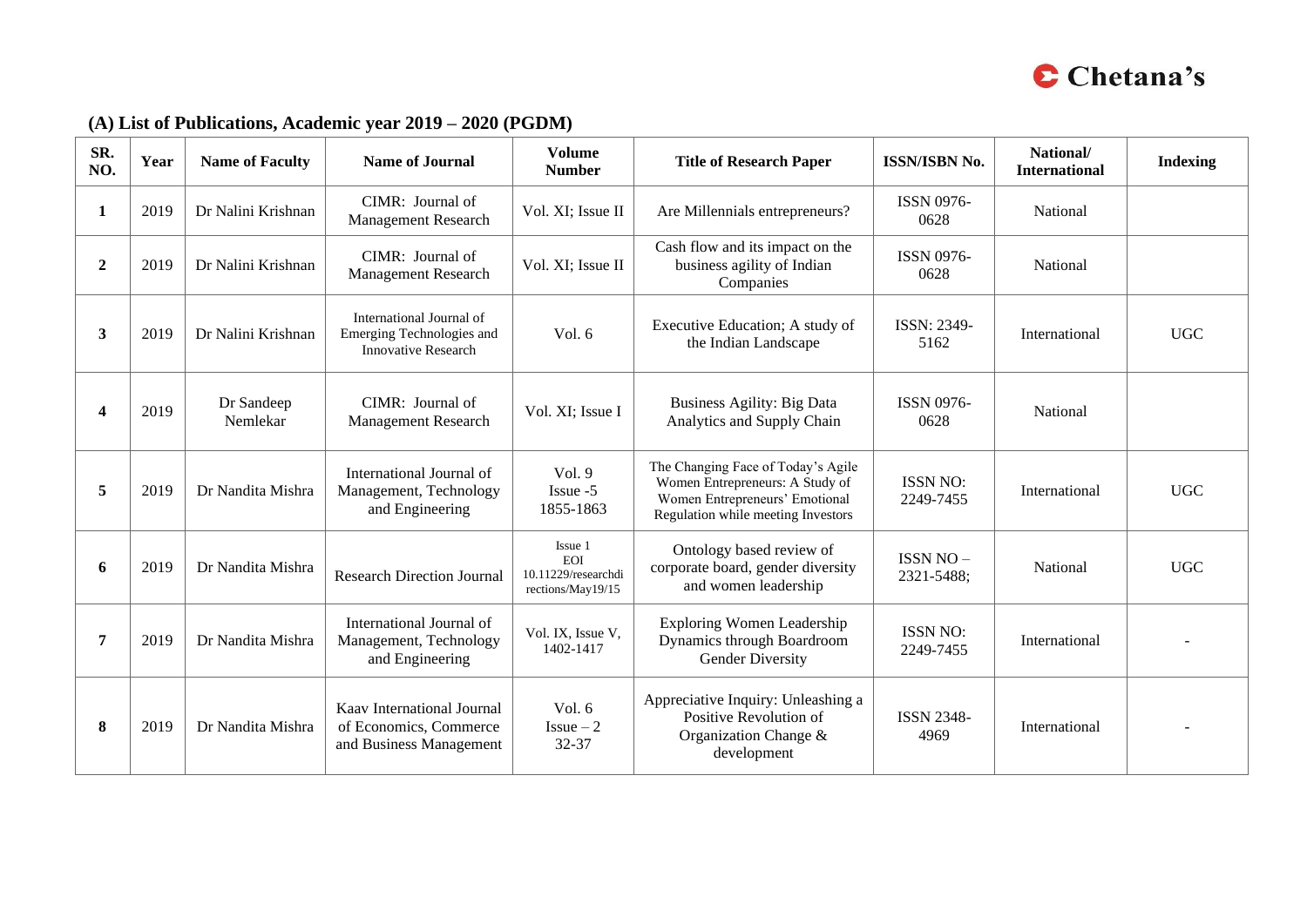

| SR.<br>NO. | Year | <b>Name of Faculty</b> | <b>Name of Journal</b>                                                  | <b>Volume</b><br><b>Number</b>                  | <b>Title of Research Paper</b>                                                                                                                          | <b>ISSN/ISBN No.</b>                                            | National/<br><b>International</b> | <b>Indexing</b> |
|------------|------|------------------------|-------------------------------------------------------------------------|-------------------------------------------------|---------------------------------------------------------------------------------------------------------------------------------------------------------|-----------------------------------------------------------------|-----------------------------------|-----------------|
| 9          | 2019 | Dr Nandita Mishra      | <b>Texila International</b><br>Journal of Management<br>Special Edition | DOI:<br>10.21522/TLJMG.20<br>15.SE.19.02.Art004 | Integrated reporting: A structured<br>analysis of application and gaps in<br>India                                                                      | ISSN: 2520-<br>310X                                             | International                     |                 |
| 10         | 2019 | Dr Nandita Mishra      | Journal of Knowledge &<br>Communication<br>Management                   | Vol. 9<br>Issue 2<br>81-93                      | Breaking the limits of language<br>barrier in global marketing: Crucial<br>for marketing to the millennials                                             | <b>ISSN: 2277-</b><br>7938                                      | National                          |                 |
| 11         | 2019 | Dr Rajiv Gatne         | CIMR: Journal of<br><b>Management Research</b>                          | Vol. No. XI,<br>$I$ ssue - 1                    | A study on Cross Cultural<br>Behaviour in South Asia &<br><b>Strategies for Business</b>                                                                | <b>ISSN 0976-</b><br>0628                                       | National                          |                 |
| 12         | 2019 | Neena Katkar           | International Journal of<br>Advance and Innovative<br>Research          | Vol. 6<br>Issue 2                               | An Empirical Study to understand<br>the Gap in Skills of MBA<br><b>Graduates Joining Corporates</b><br>(Employer Expectations vs Student<br>Perception) | ISSN: 2394-<br>7780                                             | International                     |                 |
| 13         | 2019 | Dr Rashmi Jain         | International Journal of<br>Management, IT &<br>Engineering             | Vol. 9 Issue 2                                  | Determinants of Indian Mobile<br><b>Telecommunication Service</b><br>Quality                                                                            | <b>ISSN: 2249-</b><br>0558                                      | International                     | <b>UGC</b>      |
| 14         | 2019 | Dr Richa Sharma        | CIMR: Journal of<br>Management Research                                 | Vol. XI, Issue 2                                | New Fangled Revolution - HR 4.0                                                                                                                         | ISSN: 0976-<br>0628                                             | National                          |                 |
| 15         | 2019 | Dr Ruchi Sharma        | Int. J. Indian Culture and<br>business Management                       | Vol. 19, No. 1,<br>2019                         | Samriddhi: a case of integrated<br>social entrepreneurship in Bihar                                                                                     | ISSN: 1753-<br>0814 Online                                      | International                     |                 |
| <b>16</b>  | 2019 | Dr Ruchika<br>Agarwal  | Asian Journal of<br>Multidimensional<br>Research                        | Vol. 9(4); 137-<br>152                          | The effects of the global financial<br>crisis on IPO pricing and investor<br>participation: Insights from India                                         | <b>ISSN: 2278-</b><br>4853                                      | International                     |                 |
| 17         | 2019 | Dr Chetana Asbe        | Management Today                                                        | Vol. 9, Issue 4,<br>243-250                     | Role Of Repo Rate in Indian<br>Monetary Policy Since 2014                                                                                               | <b>ISSN: Print:</b><br>2230-9764.<br>ISSN: Online:<br>2348-3989 | National                          |                 |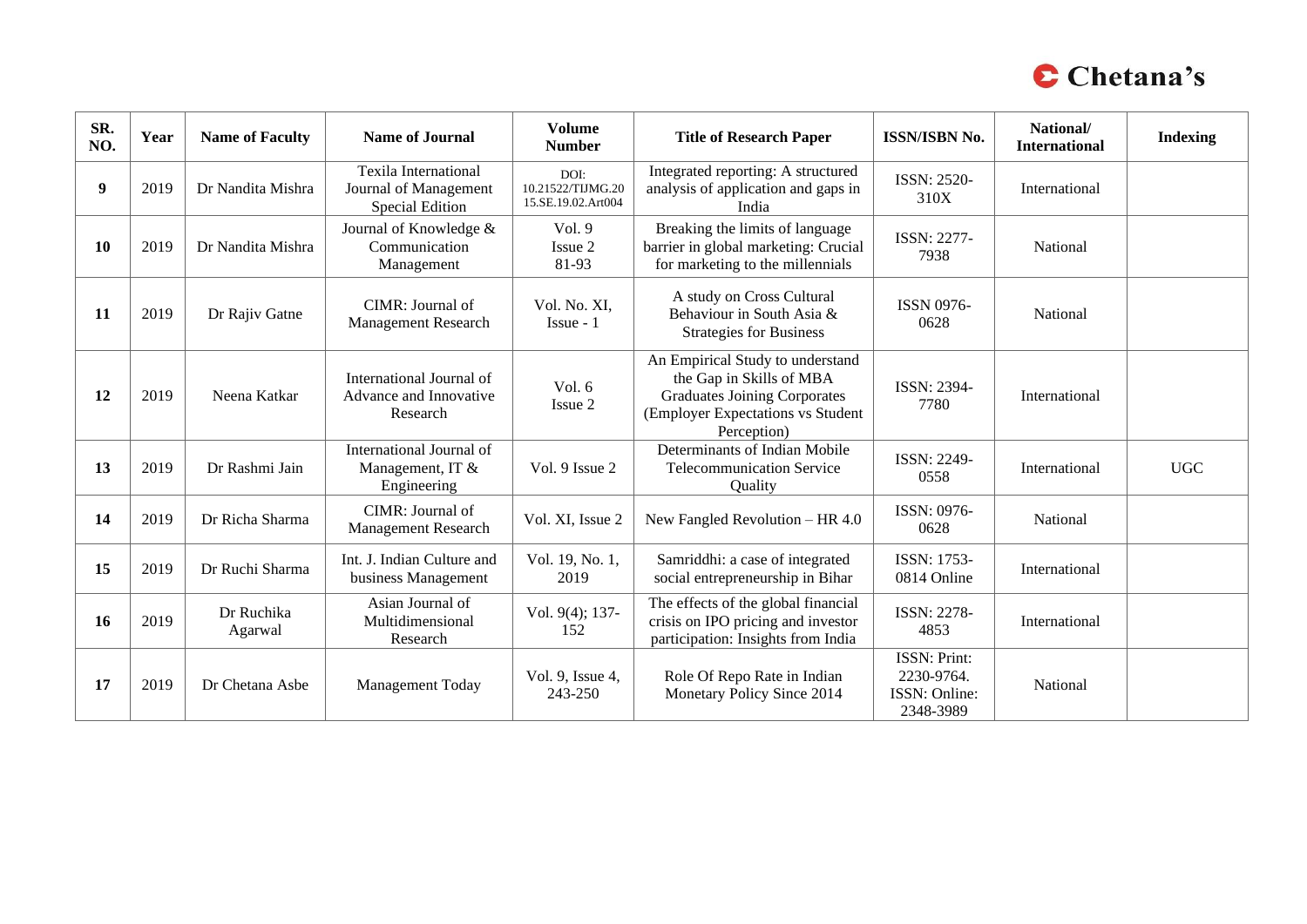

| SR.<br>N <sub>O</sub> | Year | Name of<br><b>Faculty</b>    | <b>Name of Journal</b>                            | Volume<br><b>Number</b>       | <b>Title of Research Paper</b>                                                                                                | <b>ISSN/ISBN No.</b> | National/Inter<br>national | UGC/Scopus/<br><b>ABDC</b> |
|-----------------------|------|------------------------------|---------------------------------------------------|-------------------------------|-------------------------------------------------------------------------------------------------------------------------------|----------------------|----------------------------|----------------------------|
|                       | 2019 | Dr Hufrish<br>Majra          | International Journal of<br><b>Bank Marketing</b> | Vol 37, Issue 1,<br>pp192-209 | Mobile Payments in India: The<br>privacy factor                                                                               | ISSN: 0265-2323      | International              | Scopus                     |
| ∠                     | 2019 | Dr Hufrish<br>Majra          | CIMR: Journal of<br><b>Management Research</b>    | Vol XI, Issue I               | How Agile Businesses Looked<br><b>Beyond Traditional Business</b><br><b>Cohorts</b>                                           | ISSN 0976-0628       | National                   |                            |
|                       | 2019 | Dr<br>Barsharani<br>Maharana | Sexual & Reproductive<br>Healthcare               | Vol.19                        | Women's empowerment and use<br>of contraception in India: Macro<br>and micro perspectives emerging<br>from NFHS-4 $(2015-16)$ | ISSN: 1877-5756      | National                   | Scopus                     |
|                       | 2019 | Dr Anuja<br>Joshi            | CIMR: Journal of<br><b>Management Research</b>    | Vol XI; Issue I               | Adapt or Perish: The Rise of<br><b>Health Drink Sector</b>                                                                    | ISSN 0976-0628       | National                   |                            |

### **(B) List of Publications, Academic year 2019 – 2020 (PGDM Marketing)**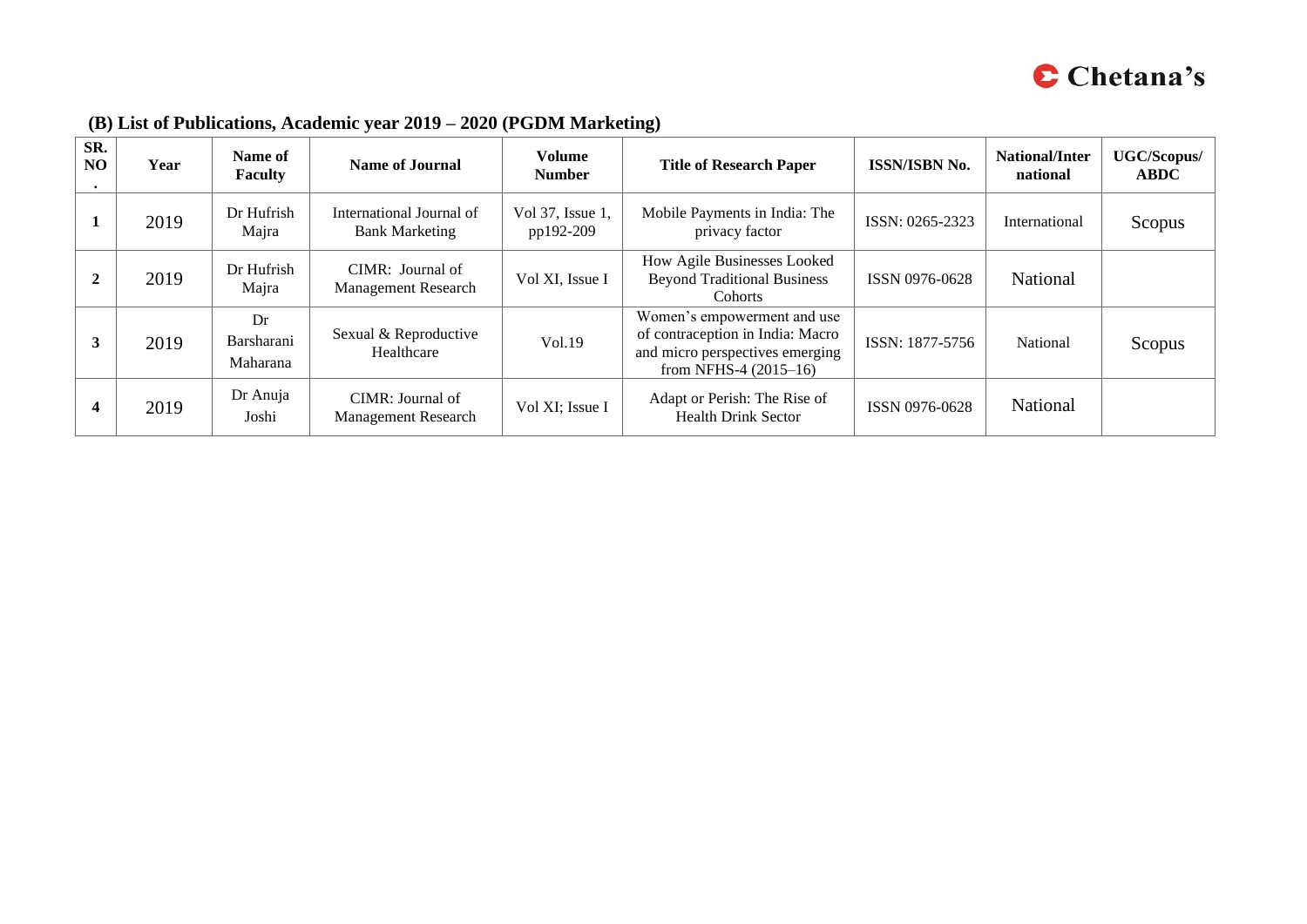

### **(A) List of Publications, Academic year 2018 – 2019 (PGDM)**

| SR.<br>NO.     | Year | <b>Name of Faculty</b> | <b>Name of Journal</b>                                                                                  | <b>Volume</b><br><b>Number</b>   | <b>Title of Research Paper</b>                                                                                                                                             | <b>ISSN No.</b>       | National/<br><b>International</b> | <b>Indexing</b> |
|----------------|------|------------------------|---------------------------------------------------------------------------------------------------------|----------------------------------|----------------------------------------------------------------------------------------------------------------------------------------------------------------------------|-----------------------|-----------------------------------|-----------------|
| 1              | 2018 | Dr Indira Singh        | The IUP Journal of<br>Entrepreneurship<br>Development                                                   | Vol. XV,<br>Issue $3, 7$ -<br>25 | Application of PLS-SEM in Modelling the<br>Significance of Social Valuation in the<br>Determination of Entrepreneurial Intention of<br><b>Business Management Students</b> | ISSN: 0973-2659       | National                          |                 |
| $\overline{2}$ | 2018 | Dr Mrinali Tikare      | <b>IOSR</b> Journals:<br>Journal and<br><b>Business</b><br>Management                                   | Vol.1                            | The Descriptive Study of 'Career-Family Balance<br>Attitude' with reference to Age Maturity                                                                                | p-ISSN: 2319-<br>7668 | National                          | <b>UGC</b>      |
| 3              | 2018 | Dr Nandita<br>Mishra   | Spandan FMS<br><b>GNIT</b> International<br>Journal of Business<br>Management                           |                                  | Innovation in Business Model for Financial<br>Inclusion                                                                                                                    | ISSN-2348-666X        | International                     |                 |
| 4              | 2018 | Dr Nomita<br>Agrawal   | Galaxy-Link                                                                                             | Vol. VI;<br>Issue I              | The New Need - Forensic Accounting                                                                                                                                         | ISSN: 2319-8508       | National                          |                 |
| 5              | 2018 | Dr Ruchi Sharma        | <b>HSB</b> Research<br>Review                                                                           | Vol. $10(2)$<br>Vol. $11(1)$     | Identifying the Factors Discriminating the<br>Consumers for their Respective Influence of<br>Television Advertisement on Purchasing Decisions                              | ISSN: 0976-1179       | National                          |                 |
| 6              | 2018 | Dr Sandeep<br>Nemlekar | <b>IRA-International</b><br>Journal of<br>Management &<br>Social Sciences                               | Vol. 11 (2),<br>99-107           | A Contemporary Study on Occupational Stress<br>among Nurses in Mumbai                                                                                                      | ISSN 2455-2267        | International                     |                 |
| 7              | 2018 | Dr. Chetana Asbe       | <b>International Journal</b><br>of Advance Research<br>in Computer Science<br>and Management<br>Studies | Volume 6,<br>Issue 2             | Recent Evidence on Flexible Inflation Targeting in<br>India                                                                                                                | ISSN: 2321-7782       | International                     |                 |
| 8              | 2018 | Neena Katkar           | Anveshan                                                                                                | Vol. V<br>Issue 1                | A study on Growth of Digital Payment Industry in<br>India Post Demonetization                                                                                              | ISSN: 0976-4186       | National                          |                 |
| 9              | 2018 | Neena Katkar           | <b>Scholarly Research</b><br>Journal for<br>Interdisciplinary<br><b>Studies</b>                         | Special<br>Issue                 | A study of Consumer Perception towards Organised<br>Retailing in Mumbai                                                                                                    | ISSN: 2278-8808       | National                          |                 |
| 10             | 2018 | Seva Rangnekar         | Research<br>Dimension                                                                                   | Vol.VI<br>$I$ ssue - 1           | Digital India-A Journey towards knowledge<br>economic in 21st Century                                                                                                      | ISSN: 2249-3867       | National                          |                 |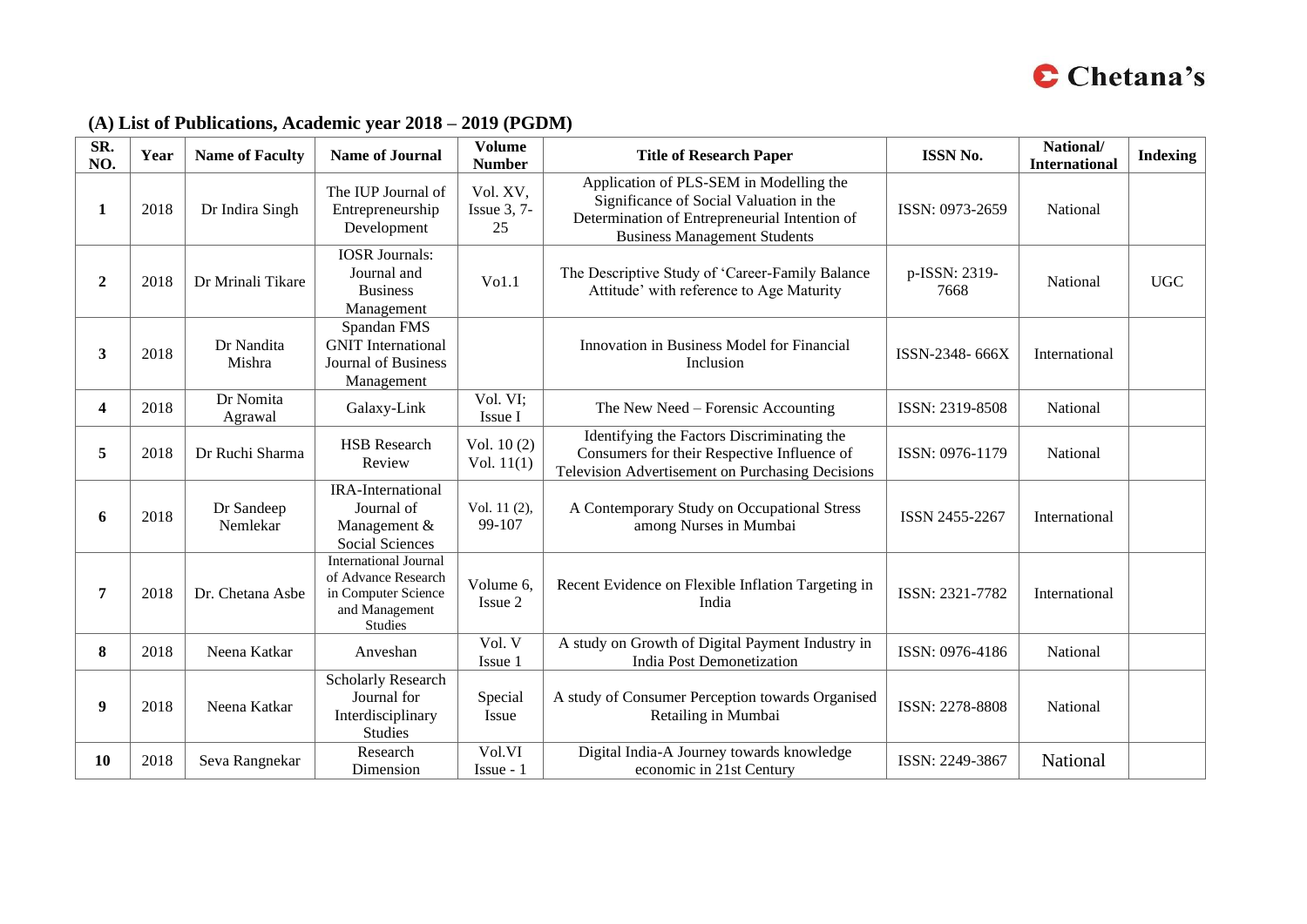

| SR.<br>N <sub>O</sub> | Year | Name of<br><b>Faculty</b>    | Name of Journal                                                                                     | <b>Volume</b><br><b>Number</b> | <b>Title of Research Paper</b>                                              | <b>ISSN/ISBN</b><br>No.    | <b>National/Inter</b><br>national | <b>UGC/Scopus</b><br>/ABDC |
|-----------------------|------|------------------------------|-----------------------------------------------------------------------------------------------------|--------------------------------|-----------------------------------------------------------------------------|----------------------------|-----------------------------------|----------------------------|
|                       | 2018 | Dr<br>Barsharani<br>Maharana | Journal of Population Ageing                                                                        | Vol.11(4)                      | How Sustainable is the Familial<br>Support of Elderly in Asia?              | <b>ISSN: 1874-</b><br>7884 | National                          |                            |
|                       | 2018 | Dr Anuja<br>Joshi            | An International<br>multidisciplinary Quarterly<br>Research Journal, Ajanta peer<br>review referred |                                | An essay on Emotional Intelligence<br>and Education in Global Context       | <b>ISSN 2277-</b><br>5730  | International                     | <b>UGC</b>                 |
|                       | 2018 | Dr Omkar<br>Dalvi            | International Journal of Research                                                                   | Vol.7, Issue $-$<br>24-27      | <b>Information Technology Classroom</b><br>Learning versus Virtual Learning | ISSN 2231 -<br>6124        | International                     | <b>UGC</b>                 |

# **(B) List of Publications, Academic year 2018 – 2019 (PGDM Marketing)**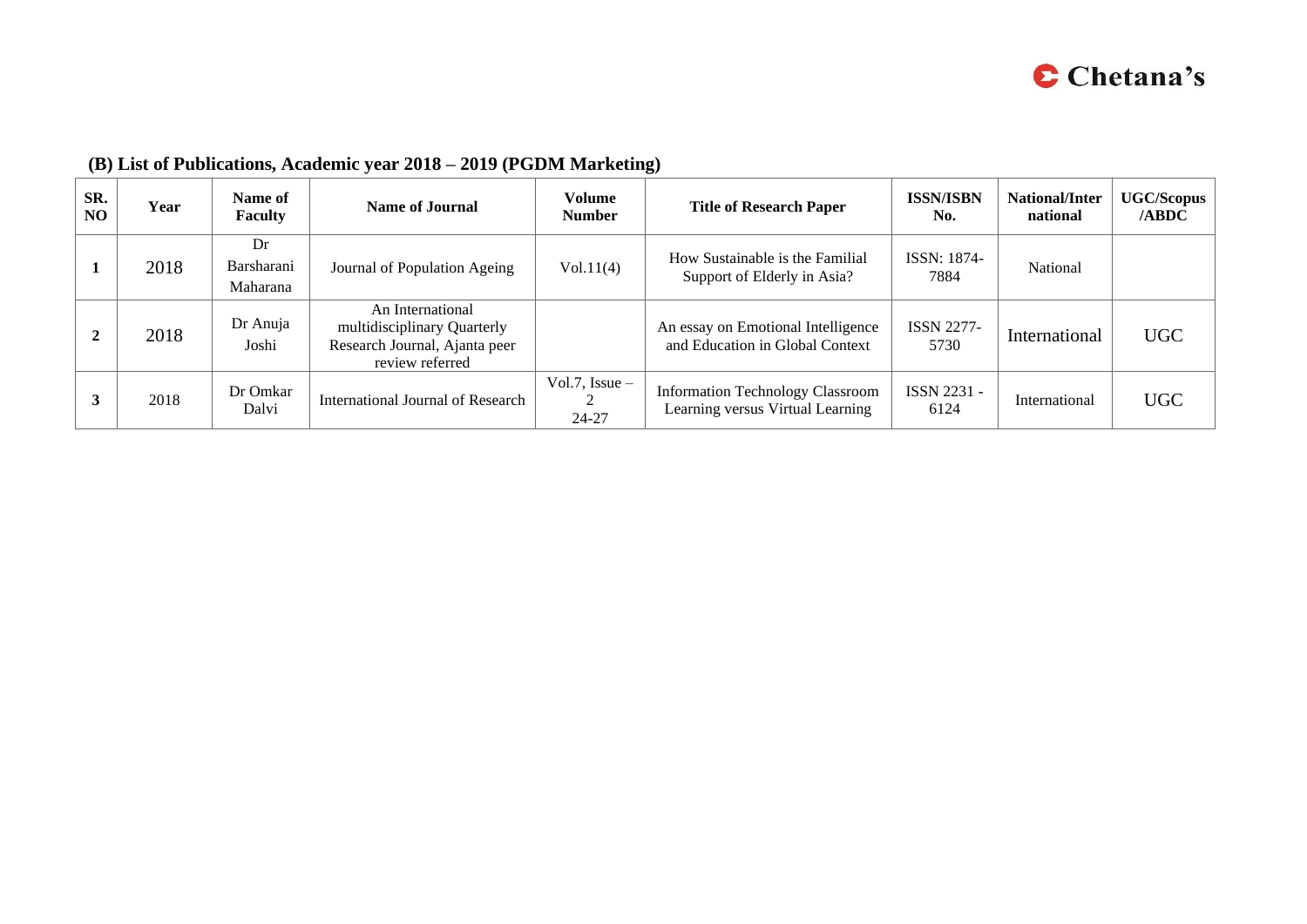

### **(A) List of Publications, Academic year 2017 – 2018 (PGDM)**

| SR.<br>NO.       | Year | <b>Name of Faculty</b> | <b>Name of Journal</b>                                                       | <b>Volume</b><br><b>Number</b> | <b>Title of Research Paper</b>                                                                                                       | <b>ISSN No.</b>            | National/<br><b>International</b> | <b>Indexing</b> |
|------------------|------|------------------------|------------------------------------------------------------------------------|--------------------------------|--------------------------------------------------------------------------------------------------------------------------------------|----------------------------|-----------------------------------|-----------------|
| 1                | 2017 | Dr Indira Singh        | Shodhaditya                                                                  | Vol. 4,<br>$Is sue-1$          | A Study of Personal Level Factors<br>on The Entrepreneurial Intentions<br>of Management Students                                     | ISSN: 2347-<br>8403        | National                          |                 |
| $\boldsymbol{2}$ | 2017 | Dr Mahesh Luthia       | <b>SMART</b> Journal of<br><b>Business Management</b><br><b>Studies</b>      | Vol 11,<br>Issue 8             | Contemporary Conceptualization of<br><b>Customer Orientation in Indian</b><br><b>Banking and Financial Services</b>                  | ISSN: 0973-<br>1598.       | National                          | <b>UGC</b>      |
| 3                | 2017 | Dr Mrinali Tikare      | The Indian Journal of<br><b>Industrial Relations</b>                         | Vol. 52<br>(4)                 | Professional Commitment of Indian<br>Nursing Employees with Reference<br>to Geographic Diversity                                     | ISSN No.<br>0019-5286      | International                     | <b>ABDC</b>     |
| 4                | 2017 | Dr Mrinali Tikare      | <b>International Journal</b><br>of Management<br>Development and<br>Training | Vol. III                       | A Study on Pay Satisfaction and Its<br>impact on Organizational<br><b>Commitment wrt Private School</b><br><b>Teachers of Mumbai</b> | <b>ISSN: 2347-</b><br>9361 | International                     |                 |
| 5                | 2017 | Dr Nandita Mishra      | <b>International Journal</b><br>of Public Finance,<br>Law & Taxation         | Vol.1<br>Issue 1               | Readiness for Paradigm Shift-<br>Demonetisation                                                                                      | ISSN: 2581-<br>4249        | International                     |                 |
| 6                | 2017 | Dr Nomita<br>Agrawal   | <b>Electronic International</b><br>Interdisciplinary<br>Research Journal     | Vol VI;<br>Issue I             | Role of Innovation and Creativity<br>in Change and Development in<br><b>Social Domains</b>                                           | <b>ISSN: 2277-</b><br>8721 | International                     |                 |
| 7                | 2017 | Dr Rajiv Gatne         | Centum Multi-<br>Disciplinary Bi-<br><b>Annual Research</b><br>Journal       | Vol. 10,<br>Issue 2            | Comparative Study of E-Commerce<br>websites selling Pharmaceutical<br>items in India                                                 | ISSN: 2231-<br>1475        | National                          |                 |
| 8                | 2017 | Dr Rajiv Gatne         | Centum Multi-<br>Disciplinary Bi-<br><b>Annual Research</b><br>Journal       | Vol. 10,<br>Issue 2            | Legal & Ethical challenges faced<br>by E- Commerce in<br>Pharmaceuticals in India                                                    | ISSN: 2231-<br>1475        | National                          |                 |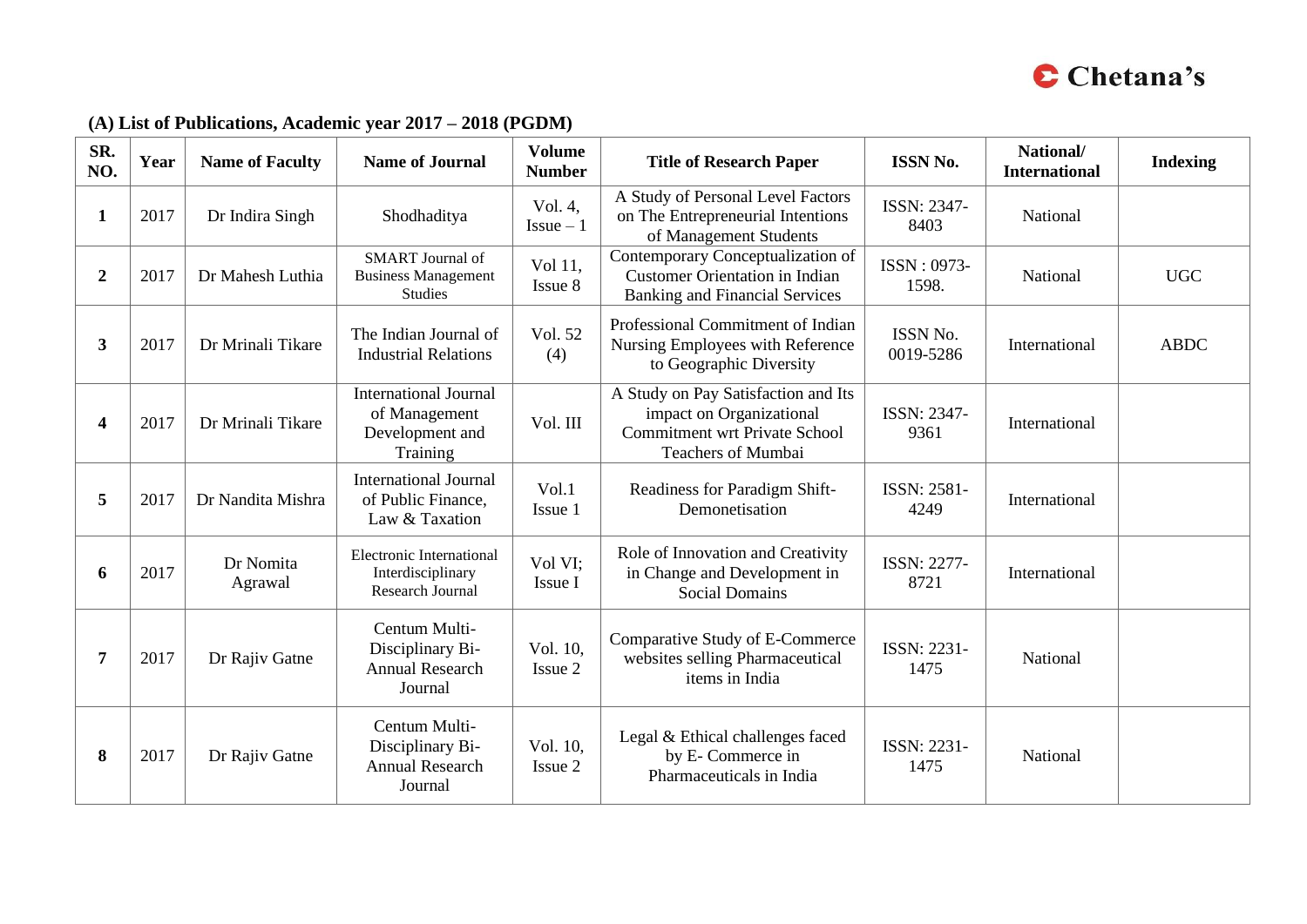

| SR.<br>NO. | Year | <b>Name of Faculty</b> | <b>Name of Journal</b>                                                                                         | <b>Volume</b><br><b>Number</b> | <b>Title of Research Paper</b>                                                 | <b>ISSN No.</b>           | National/<br><b>International</b> | <b>Indexing</b>         |
|------------|------|------------------------|----------------------------------------------------------------------------------------------------------------|--------------------------------|--------------------------------------------------------------------------------|---------------------------|-----------------------------------|-------------------------|
| 9          | 2017 | Dr Rashmi Jain         | <b>International Journal</b><br>of Computer Science<br>and Management<br><b>Studies</b>                        | Vol $5$ ,<br>No. 8,<br>65-73   | Predicting Switching Intentions of<br><b>Indian Mobile Consumers</b>           | ISSN: 2321-<br>7782       | International                     | <b>UGC</b>              |
| 10         | 2017 | Dr Rashmi Jain         | <b>Abhinav National</b><br>Refereed Journal of<br>Research in<br>Commerce and<br>Management                    | Vol 6, No<br>11, 87-96         | Inter-relationship between Service<br><b>Quality and Customer Satisfaction</b> | ISSN:2277-<br>1166        | National                          | <b>UGC</b>              |
| 11         | 2017 | Dr Ruchi Sharma        | Paradigm: Sage<br>Publication                                                                                  | Vol. 21,<br>No. 2              | Perceived Influential Aspects of TV<br>Advertising                             | ISSN: 971-<br>8907        | International                     | <b>Sage Publication</b> |
| 12         | 2017 | Dr Ruchika<br>Agarwal  | <b>International Journal</b><br>of Advance Research<br>in Computer Science<br>and Management<br><b>Studies</b> | Vol $6(1)$ ,<br>$6 - 12$       | IPO Activity and Investor's<br>Sentiment: An Indian Study                      | ISSN: 2347-<br>1778       | International                     |                         |
| 13         | 2017 | Dr Sandeep<br>Nemlekar | <b>International Journal</b><br>of Research                                                                    | Vol 7<br>Issue 1               | A Study on Occupational Stress of<br>Doctors in Mumbai                         | <b>ISSN 2231-</b><br>6124 | International                     |                         |
| 14         | 2017 | Seva Ranganekar        | CIMR: Journal of<br>Management Research                                                                        | Vol. IX<br>$I$ ssue $-2$       | Role of people analytics for employee<br>Retention a Qualitative Study         | $ISSN-0976-$<br>0628      | National                          |                         |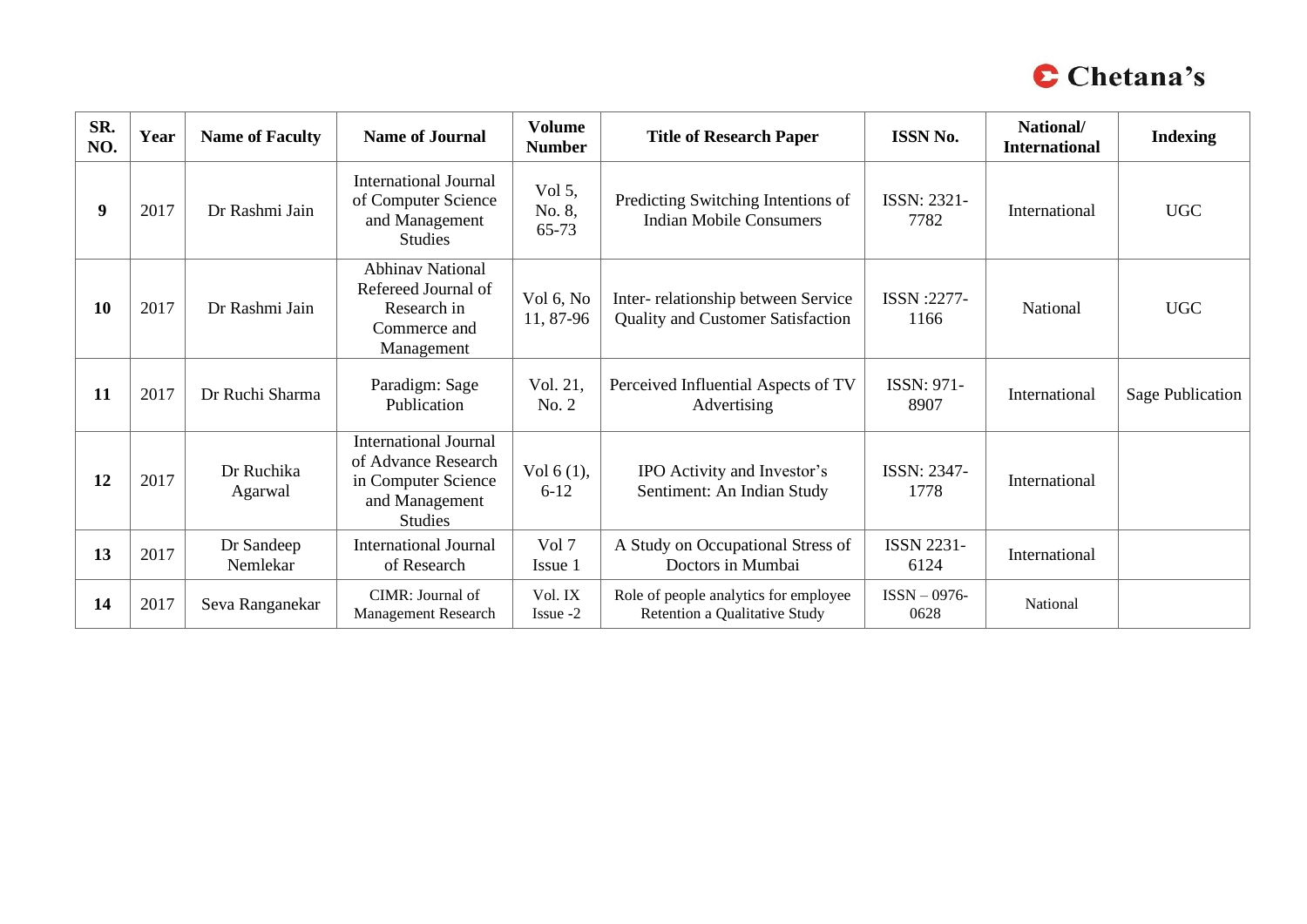

| SR.<br>NO.     | Year | Name of<br><b>Faculty</b>    | <b>Name of Journal</b>                                                                                                                                                 | <b>Volume</b><br><b>Number</b> | <b>Title of Research Paper</b>                                                                                                                                                             | <b>ISSN/ISB</b><br>N No.                                        | National/I<br>nternation<br>al | <b>UGC/Scopu</b><br>s/ABDC |
|----------------|------|------------------------------|------------------------------------------------------------------------------------------------------------------------------------------------------------------------|--------------------------------|--------------------------------------------------------------------------------------------------------------------------------------------------------------------------------------------|-----------------------------------------------------------------|--------------------------------|----------------------------|
| 1              | 2017 | Dr<br>Barsharani<br>Maharana | Advances in Nutrition & Food<br><b>Sciences</b>                                                                                                                        | Vol.2; Issue 1                 | <b>Transition in Childhood</b><br>Malnutrition in India: Evidence<br>from Various Cross-sectional<br>Surveys conducted during 1998 to<br>2013                                              | ISSN: 2572-<br>5971                                             | Internation<br>al              |                            |
| $\overline{2}$ | 2017 | Dr Anuja<br>Joshi            | Centum Multi-Disciplinary Bi-<br><b>Annual Research Journal</b>                                                                                                        |                                | Digitalization: A vehicle of the<br>new age transformation in the area<br>of digital marketing                                                                                             | ISSN:2231-<br>1475                                              | National                       |                            |
| 3              | 2017 | Dr Omkar<br>Dalvi            | A Research Journal of Innovative<br>Teaching Techniques & Skill<br>Development<br>Au-FAIT                                                                              | Vol. 4; 38-50                  | Sustainable Energy & Economics<br>Development - A Respective                                                                                                                               | ISSN NO.<br>2395-5066                                           | National                       |                            |
| 4              | 2017 | Dr Amit<br>Aggrawal          | International Journal of<br>Multidisciplinary Education &<br>Research                                                                                                  | Vol. 6; Issue 1                | A Critical Analysis of Post Reform<br>Measures for Enthusing Investors'<br>Preference towards Various<br>Investment Options in Capital<br>Market, with Special Reference to<br>Derivatives | ISSN: 2277-<br>7881                                             | Internation<br>al              |                            |
| 5              | 2017 | Dr Amit<br>Aggrawal          | <b>International Journal of Recent</b><br>Trends in Management,<br>Commerce, Accountancy,<br>Economics, Public<br>Administration, Politics, Law<br>and Allied Research | Vol. 3; Issue 12               | A Critical Analysis of Effect of<br>Pricing on Investors' Preference In<br>Derivatives Segment of Capital<br>Market: Study of Navi Mumbai<br>City                                          | <b>ISSN: 2348-</b><br>9413<br>(Online);<br>2348-9405<br>(Print) | Internation<br>al              |                            |

### **(B) List of Publications, Academic year 2017 – 2018 (PGDM Marketing)**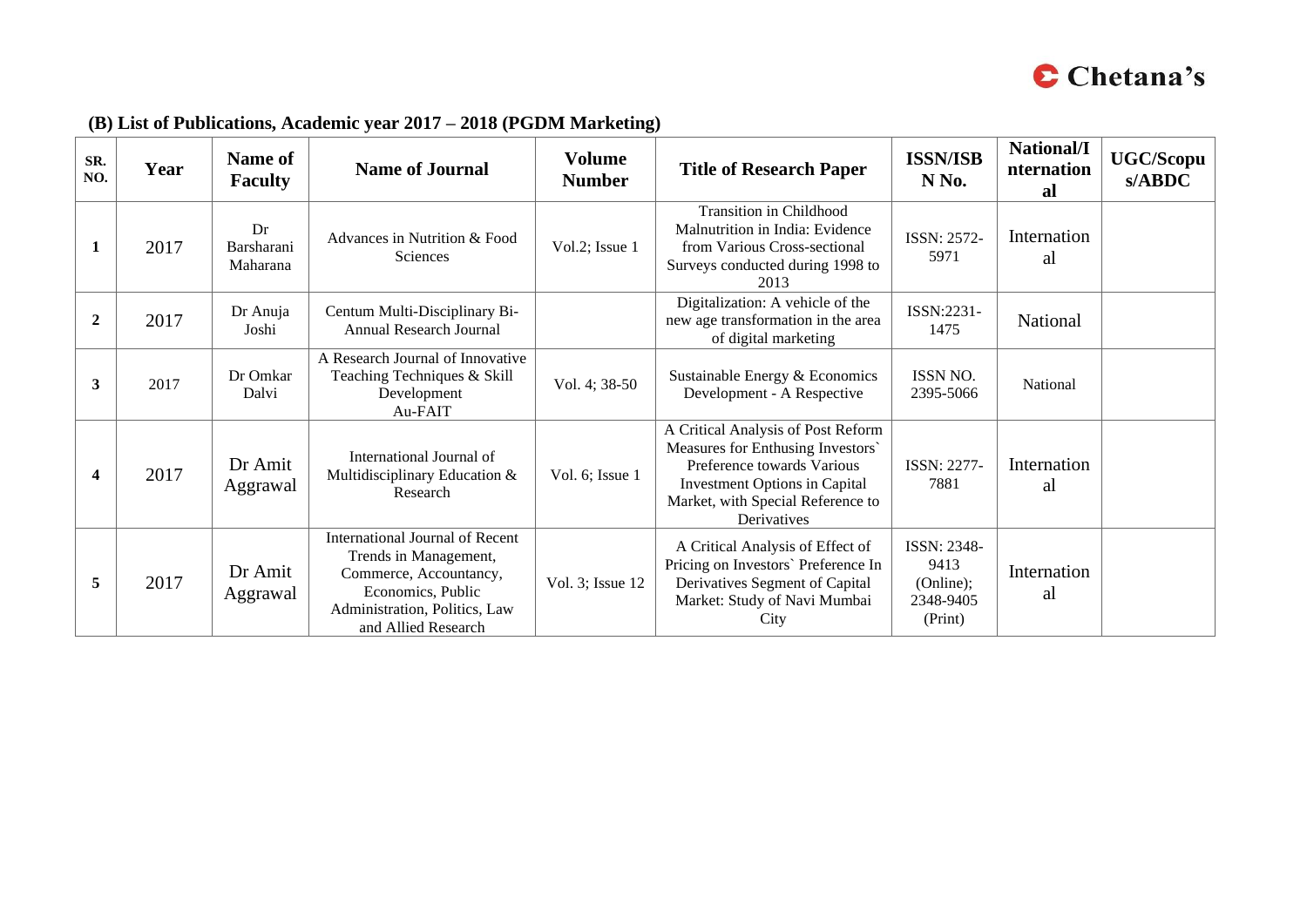

# **(A) List of Books / Book Chapters written by PGDM Faculty**

| S.N.           | <b>Year of</b><br><b>Publica</b><br>tion | <b>Author</b>               | <b>Title of Book</b>                                                           | <b>Title of Book Chapter</b>                                                                            | <b>Type</b>           | <b>ISBN No</b>                   | <b>Publisher</b>                            |
|----------------|------------------------------------------|-----------------------------|--------------------------------------------------------------------------------|---------------------------------------------------------------------------------------------------------|-----------------------|----------------------------------|---------------------------------------------|
| 1              | 2017                                     | Rabindra Singh              | Business 2020: Issues $&$<br>Challenges                                        | Human Resources Information System-<br>Merging HR activities with information<br>Technology             | Edited<br><b>Book</b> | ISBN:978-93-<br>5254-816-3       |                                             |
| $\overline{2}$ | 2017                                     | Rabindra Singh              | <b>Business Environment of</b><br>Infrastructure challenges<br>and way forward | Vibrant Debt Market-supplement to<br>heathy banking system                                              | Edited<br><b>Book</b> | ISBN-978-1-<br>63535-614-4       |                                             |
| $3^{\circ}$    | 2018                                     | Dr. Chetana<br>Asbe         | <b>Management Accounting:</b><br><b>Text and Cases</b>                         | <b>Book Review</b>                                                                                      |                       | ISBN: 978-<br>0070144934         | McGraw Hill<br>Education                    |
| 4              | 2019                                     | Dr. Chetana<br>Asbe         | Modern Cost and<br><b>Management Accounting</b>                                | <b>Book Review</b>                                                                                      |                       | ISBN: 978-<br>9386765512         | <b>Staredu Solutions</b><br>India Pvt. Ltd. |
| 5              | 2020                                     | Dr Sandeep<br>Nemlekar      | Professional Perks of<br><b>Reading Books</b>                                  | Occupational Benefits of Reviewing<br>Literature                                                        | Edited<br><b>Book</b> | ISBN 978-81-<br>944696-5-0       | Gaurang Publishing<br>Globalize Pvt. Ltd.   |
| 6              | 2020                                     | Dr. Chetana<br>Asbe         | Reserve Bank of India's<br><b>Monetary Policy Moves</b><br>Since 2008          |                                                                                                         | <b>Book</b>           | ISBN 978-620-<br>$2 - 66993 - 1$ | Lambert Academic<br>Publishing              |
| 7              | 2021                                     | Dr Mrinali<br>Tikare        | <b>Asian and Indian Business</b><br>Perspectives: Contemporary<br>Approach     | Gender Diversity and its Impact on the<br>Culture of an Organisation                                    | Edited<br><b>Book</b> | ISBN: 978-93-<br>91260-xx-xxx    | <b>Eureka Publication</b>                   |
| 8              | 2021                                     | Dr Mrinali<br><b>Tikare</b> | Gender Equality in a Modern<br>Perspective, moving beyond<br>Diversity, Vol.2  | A Comparative Study on Decision-<br>Making Styles among Men and Women<br>Healthcare Employees in Mumbai | Edited<br><b>Book</b> | ISBN:                            | Apple Academy<br>Press                      |
| 9              | 2021                                     | Dr Mahesh<br>Luthia         | <b>Asian and Indian Business</b><br>Perspectives: Contemporary<br>Approach     | Managing Work-Life Balance: Role of<br><b>HR</b> in ASEAN Countries                                     | Edited<br><b>Book</b> | ISBN: 978-93-<br>91260-xx-xxx    | Eureka Publication                          |
| 10             | 2021                                     | Dr Rashmi Jain              | <b>Asian and Indian Business</b><br>Perspectives: Contemporary<br>Approach     | A Comparative study of E-commerce<br>sector in India, Indonesia and Thailand                            | Edited<br><b>Book</b> | ISBN: 978-93-<br>91260-xx-xxx    | Eureka Publication                          |
| 11             | 2021                                     | Dr Ruchika<br>Agarwal       | IPOs in Indian Markets:<br>Performance Analysis<br>Since 2001                  |                                                                                                         | <b>Book</b>           | ISBN: 978-620-<br>2-68329-6,     | Lambert Academic<br>Publishing              |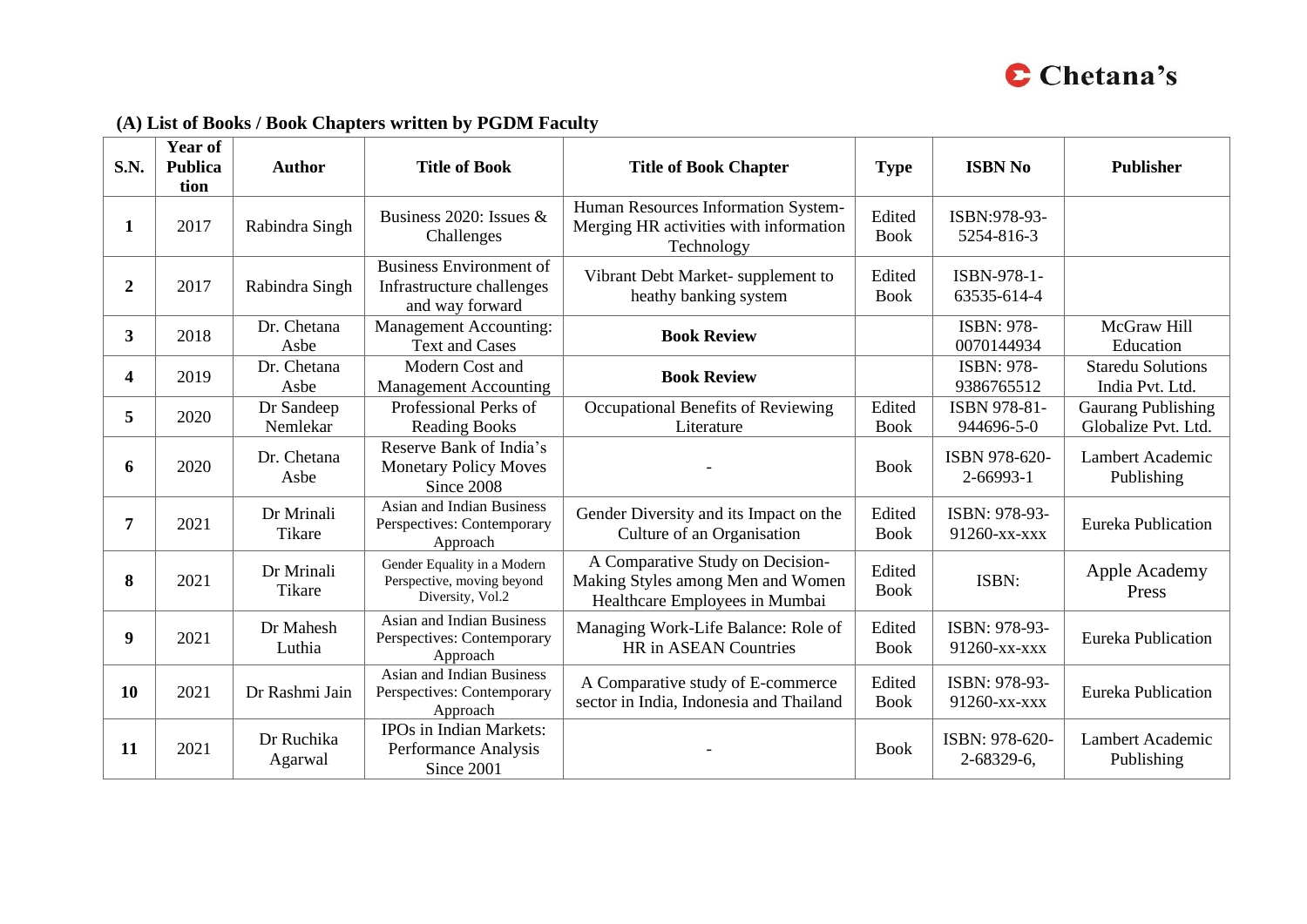

| <b>S.N.</b> | <b>Year of</b><br><b>Publica</b><br>tion | Author                | <b>Title of Book</b>                                                          | <b>Title of Book Chapter</b>                                                                                                              | <b>Type</b>           | <b>ISBN No</b>                | <b>Publisher</b>          |
|-------------|------------------------------------------|-----------------------|-------------------------------------------------------------------------------|-------------------------------------------------------------------------------------------------------------------------------------------|-----------------------|-------------------------------|---------------------------|
| 12          | 2021                                     | Dr Ruchika<br>Agarwal | Asian and Indian Business<br>Perspectives: Contemporary<br>Approach           | Mergers and Acquisitions: Harnessing<br>the resources to boost banking sector                                                             | Edited<br><b>Book</b> | ISBN: 978-93-<br>91260-xx-xxx | <b>Eureka Publication</b> |
| 13          | 2021                                     | Dr Ruchika<br>Agarwal | Asian and Indian Business<br>Perspectives: Contemporary<br>Approach           | FII Inflows and Indian Stock Markets<br>Dependency on FII                                                                                 | Edited<br><b>Book</b> | ISBN: 978-93-<br>91260-xx-xxx | <b>Eureka Publication</b> |
| 14          | 2021                                     | Dr Indira Singh       | Asian and Indian Business<br>Perspectives: Contemporary<br>Approach           | India-China Trade in Electronic Goods                                                                                                     | Edited<br><b>Book</b> | ISBN: 978-93-<br>91260-xx-xxx | <b>Eureka Publication</b> |
| 15          | 2021                                     | Dr Indira Singh       | Gender Equality in a Modern<br>Perspective, moving beyond<br>Diversity, Vol.2 | A Comparative Study on Decision-<br>Making Styles among Men and Women<br>Healthcare Employees in Mumbai                                   | Edited<br><b>Book</b> | ISBN:                         | Apple Academy<br>Press    |
| 16          | 2021                                     | Dr. Chetana<br>Asbe   | Asian and Indian Business<br>Perspectives: Contemporary<br>Approach           | MSME Crucial for Growth of India's<br><b>Exports</b>                                                                                      | Edited<br><b>Book</b> | ISBN: 978-93-<br>91260-xx-xxx | <b>Eureka Publication</b> |
| 17          | 2021                                     | Amruta<br>Vadnerkar   | Asian and Indian Business<br>Perspectives: Contemporary<br>Approach           | Consumer Behaviour towards Ban of<br>Chinese Applications and Growth of<br>Made in India Applications with the<br>help of ASEAN countries | Edited<br><b>Book</b> | ISBN: 978-93-<br>91260-xx-xxx | <b>Eureka Publication</b> |

# **(B) List of Books / Book Chapters written by PGDM Marketing Faculty**

| S.N. | Author           | <b>Title of Book</b><br>Chapter        | <b>Title of Book</b>     | <b>Year of</b><br><b>Publication</b> | <b>Publisher</b>                       |
|------|------------------|----------------------------------------|--------------------------|--------------------------------------|----------------------------------------|
|      | Dr Athar Qureshi | <b>Book Chapter:</b><br>Me and My Best | Professional<br>Perks of | 2020                                 | Gaurang Publishing Globalize Pvt. Ltd. |
|      |                  | Friends                                | Reading Books            |                                      | ISBN 978-81-944696-5-0                 |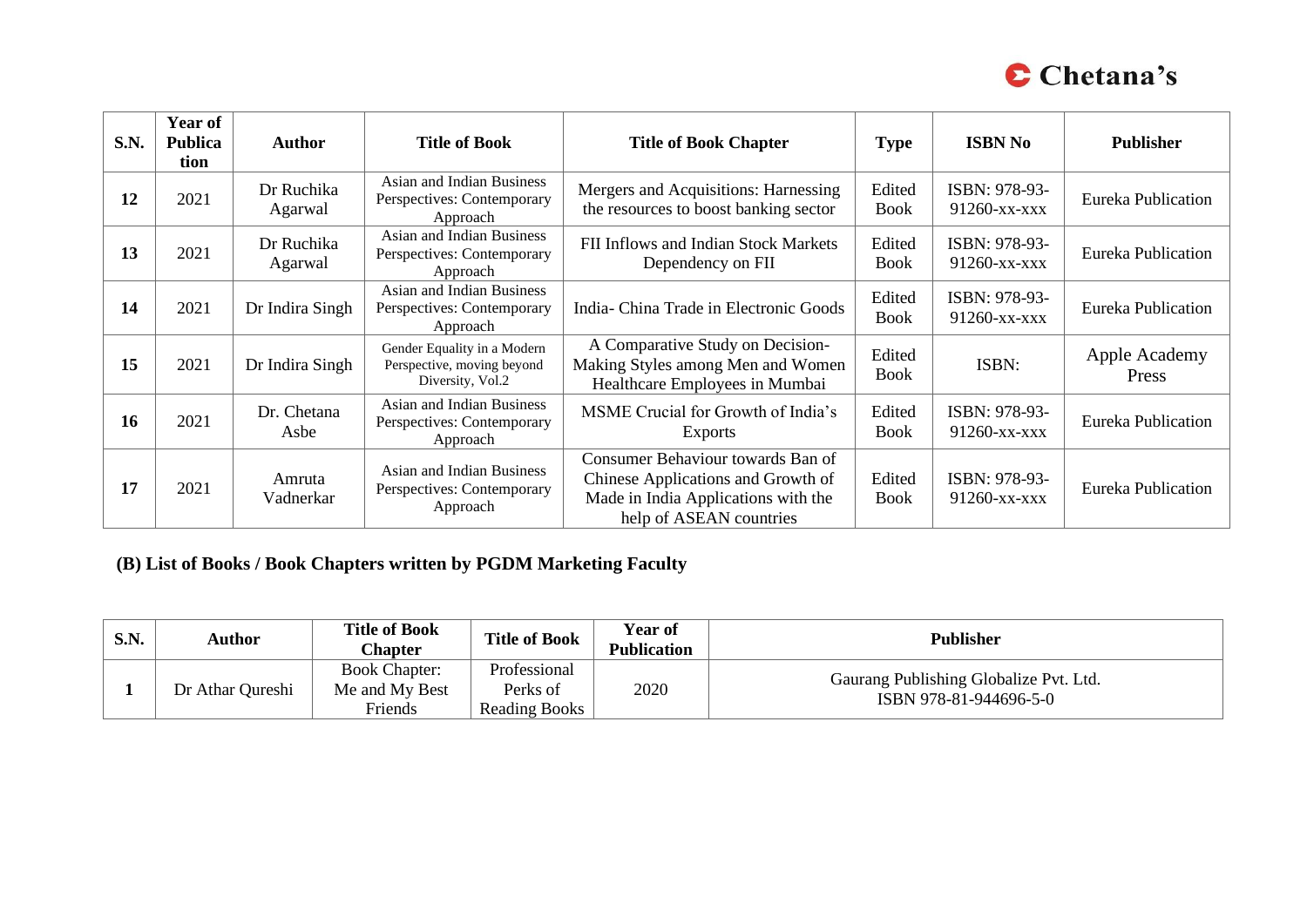|                | <b>List of Publications</b> |                        |                                                                                             |                                          |                                                                                                                            |                                        |                                   |          |  |  |  |  |  |
|----------------|-----------------------------|------------------------|---------------------------------------------------------------------------------------------|------------------------------------------|----------------------------------------------------------------------------------------------------------------------------|----------------------------------------|-----------------------------------|----------|--|--|--|--|--|
| SR.<br>NO.     | Year                        | <b>Name of Faculty</b> | Name of Journal                                                                             | Volume<br><b>Number</b>                  | <b>Title of Research Paper</b>                                                                                             | <b>ISSN No.</b>                        | National/<br><b>International</b> | Indexing |  |  |  |  |  |
| $\mathbf{1}$   | 2017                        | Mohd, Osaid Koti       | <b>Management Vision</b>                                                                    | VOL 8<br><b>ISSUE 1</b>                  | Micro-segmenting a Population based<br>on Individual Behaviour Using Statistical<br>Machine Learning                       | 0975-7813                              | National                          |          |  |  |  |  |  |
| $\mathbf{2}$   | 2018                        | Mohd. Osaid Koti       | JOURNAL OF HUNAN<br>UNIVERSITY NATURAL<br><b>SCIENCES</b>                                   | <b>VOL 45</b><br>ISSUE 12                | <b>EXPLORE THE BUYING BEHAVIOUR</b><br><b>TOWARDS ONLINE PURCHASE OF</b><br>MEDICINES WITH SPECIAL REFERENCE<br>TO NETMEDS | 1674-2974                              | International                     | Scopus   |  |  |  |  |  |
| 3              | 2019                        | Mohd. Osaid Koti       | JOURNAL OF HUNAN<br>UNIVERSITY NATURAL<br><b>SCIENCES</b>                                   | <b>VOL 46</b><br><b>ISSUE 5</b>          | THE ROLE OF CUSTOMER CENTRICITY IN<br>DRIVING LOYALTY                                                                      | 1674-2974                              | International                     | Scopus   |  |  |  |  |  |
| 4              | 2019                        | Mohd. Osaid Koti       | <b>MANAGEMENT VISION</b>                                                                    | VOL 9<br><b>ISSUE 1</b>                  | Impact of Online Retailers on Offline<br>Retailers with special reference to<br>Cosmetics                                  | 0975-7813                              | National                          |          |  |  |  |  |  |
| 5              | 2020                        | Mohd. Osaid Koti       | <b>TURKISH ONLINE JOURNAL</b><br>OF QUALITATIVE INQUIRY                                     | <b>VOL 11</b><br><b>ISSUE 2</b>          | THE ROLE OF SEARCH ENGINE<br>OPTIMIZATION IN SEARCH MARKETING                                                              | e-ISSN 1309-6591                       | International                     | Scopus   |  |  |  |  |  |
| 6              | 2020                        | Mohd. Osaid Koti       | TURKISH ONLINE JOURNAL<br>OF QUALITATIVE INQUIRY                                            | <b>VOL 11</b><br><b>ISSUE 4</b>          | <b>BLOCK CHAIN TECHNOLOGIES IN INDIA -</b><br>OPPORTUNITIES AND CHALLENGES                                                 | e-ISSN 1309-6591                       | International                     | Scopus   |  |  |  |  |  |
| $\overline{ }$ | 2020                        | Mohd, Osaid Koti       | OECONOMIA COPPERNICA                                                                        | <b>VOL 11</b><br><b>ISSUE 2</b><br>2020  | <b>FINTECH &amp; FUTURE OF FINANCIAL</b><br><b>SERVICES FOR SMALL &amp; MEDIUM</b><br><b>ENTERPISES IN INDIA</b>           | p-ISSN 2083-1277, e-<br>ISSN 2353-1827 | International                     | Scopus   |  |  |  |  |  |
| 8              | 2020                        | Mohd. Osaid Koti       | OECONOMIA COPPERNICA                                                                        | <b>VOL 11</b><br><b>ISSUE 4</b><br>2020  | CRYPTO CURRENCY - A NEW AVENUE OF<br><b>INVESTMENT</b>                                                                     | p-ISSN 2083-1277, e-<br>ISSN 2353-1827 | International                     | Scopus   |  |  |  |  |  |
| 9              | 2021                        | Mohd. Osaid Koti       | <b>TURKISH JOURNAL OF</b><br><b>COMPUTER AND</b><br><b>MATHEMATICAL</b><br><b>EDUCATION</b> | <b>VOL 12</b><br><b>ISSUE 13</b><br>2021 | RETAIL ANALYTICS-AN ATTEMPT TO<br>UNDERSTAND CUSTOMERS AND<br><b>PREDICT</b>                                               | e-ISSN 1309-4653                       | International                     | Scopus   |  |  |  |  |  |
| 10             | 2021                        | Mohd. Osaid Koti       | <b>TURKISH JOURNAL OF</b><br><b>COMPUTER AND</b><br><b>MATHEMATICAL</b><br><b>EDUCATION</b> | <b>VOL 12</b><br><b>ISSUE 14</b><br>2021 | <b>IMPACT OF RUMOURS AND FAKE NEWS</b><br><b>ON STOCK MARKET</b>                                                           | e-ISSN 1309-4653                       | International                     | Scopus   |  |  |  |  |  |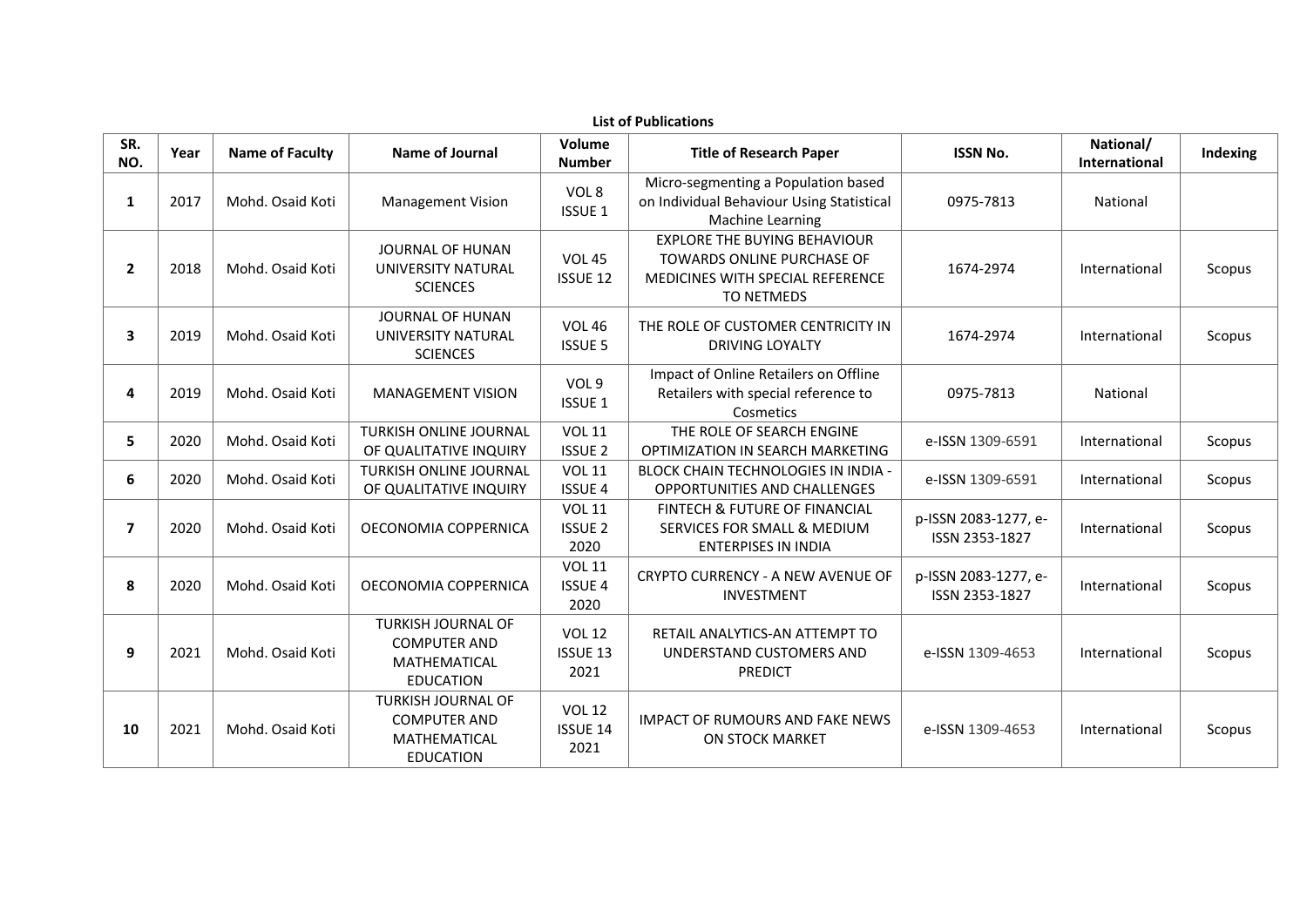| SR.<br>NO. | Year | <b>Name of Faculty</b> | Name of Journal                               | <b>Volume</b><br><b>Number</b>          | <b>Title of Research Paper</b>                                                | <b>ISSN No.</b>                         | National/<br><b>International</b> | Indexing |
|------------|------|------------------------|-----------------------------------------------|-----------------------------------------|-------------------------------------------------------------------------------|-----------------------------------------|-----------------------------------|----------|
| 11         | 2022 | Mohd. Osaid Koti       | INTERNATIONAL JOURNAL<br>OF SPECIAL EDUCATION | <b>VOL 37</b><br><b>ISSUE 3</b><br>2022 | PREDICTIVE ANALYTICS IN MARKETING<br><b>DECISIONS</b>                         | p-ISSN: 0827-3383 e-<br>ISSN: 1917-7844 | International                     | Scopus   |
| 12         | 2022 | Mohd. Osaid Koti       | Quest - Journal of<br>Management Research     |                                         | A study on Evolution and Resilience by<br>students during Pandemic (Covid-19) | 0976-2000                               | International                     |          |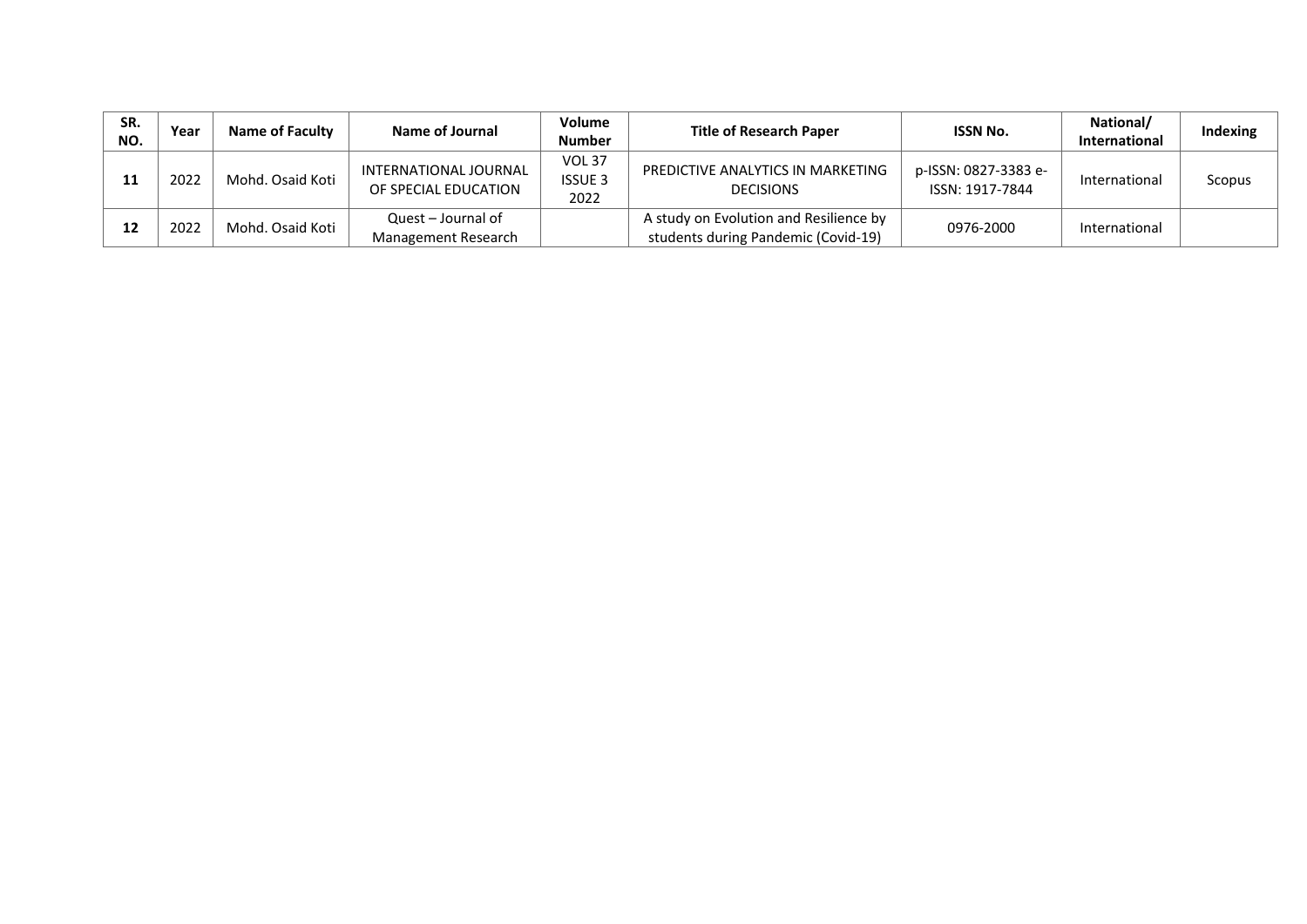#### **List of Publication in AY 2017‐18**

| SR.<br>NO. | Year | <b>Name of Faculty</b> | Name of Journal                                      | Volume<br><b>Number</b> | <b>Title of Research Paper</b>                                                                  | <b>ISSN/ISBN No.</b> | National/<br><b>International</b>           | Indexing                     |
|------------|------|------------------------|------------------------------------------------------|-------------------------|-------------------------------------------------------------------------------------------------|----------------------|---------------------------------------------|------------------------------|
|            | 2017 | Dr Latha Sreeram       | <b>International Journal</b><br>of Economic Research | 14                      | Impact of lower Oil prices on<br>some selected Oil Exporting<br><b>Countries</b>                | 0972-9380            | <b>National</b>                             | Peer<br><b>Reviewed</b>      |
|            | 2017 | Dr Latha Sreeram       | Vikalpa (IIM A<br>Journal)                           | 42(4)                   | Factors mitigating firm specific<br>information asymmetry and target<br>price accuracy in India | 0256-0909            | <b>National-Sage</b><br><b>Publications</b> | Scopus,<br><b>UGC Care-I</b> |

**List of Publication in AY 2018‐19** 

| SR.<br>NO. | Year | Name of Faculty  | Name of Journal                                     | Volume<br><b>Number</b> | <b>Title of Research Paper</b>                                                                                         | ISSN/ISBN No. | National/<br><b>International</b> | <b>Indexing</b>  |
|------------|------|------------------|-----------------------------------------------------|-------------------------|------------------------------------------------------------------------------------------------------------------------|---------------|-----------------------------------|------------------|
|            | 2019 | Dr Latha Sreeram | Asian Journal of<br><b>Finance &amp; Accounting</b> | 11, No1                 | <b>Volatility Estimation using</b><br><b>Symmetric and Asymmetric</b><br>models in oil exporting emerging<br>economies | 1946-052X     | <b>International</b>              | Peer<br>reviewed |

**List of Publication in AY 2020‐21** 

| SR.<br>NO. | Year | <b>Name of Faculty</b> | Name of Journal                         | Volume<br><b>Number</b> | <b>Title of Research Paper</b>                                         | <b>ISSN/ISBN No.</b> | National/<br><b>International</b>           | Indexing              |
|------------|------|------------------------|-----------------------------------------|-------------------------|------------------------------------------------------------------------|----------------------|---------------------------------------------|-----------------------|
|            | 2020 | Dr Latha Sreeram       | <b>Global Business</b><br><b>Review</b> | $1 - 21$                | Short term forecasting ability of<br>hybrid models for BRIC Currencies | 0972 1509            | <b>National-Sage</b><br><b>Publications</b> | Scopus, UGC<br>Care I |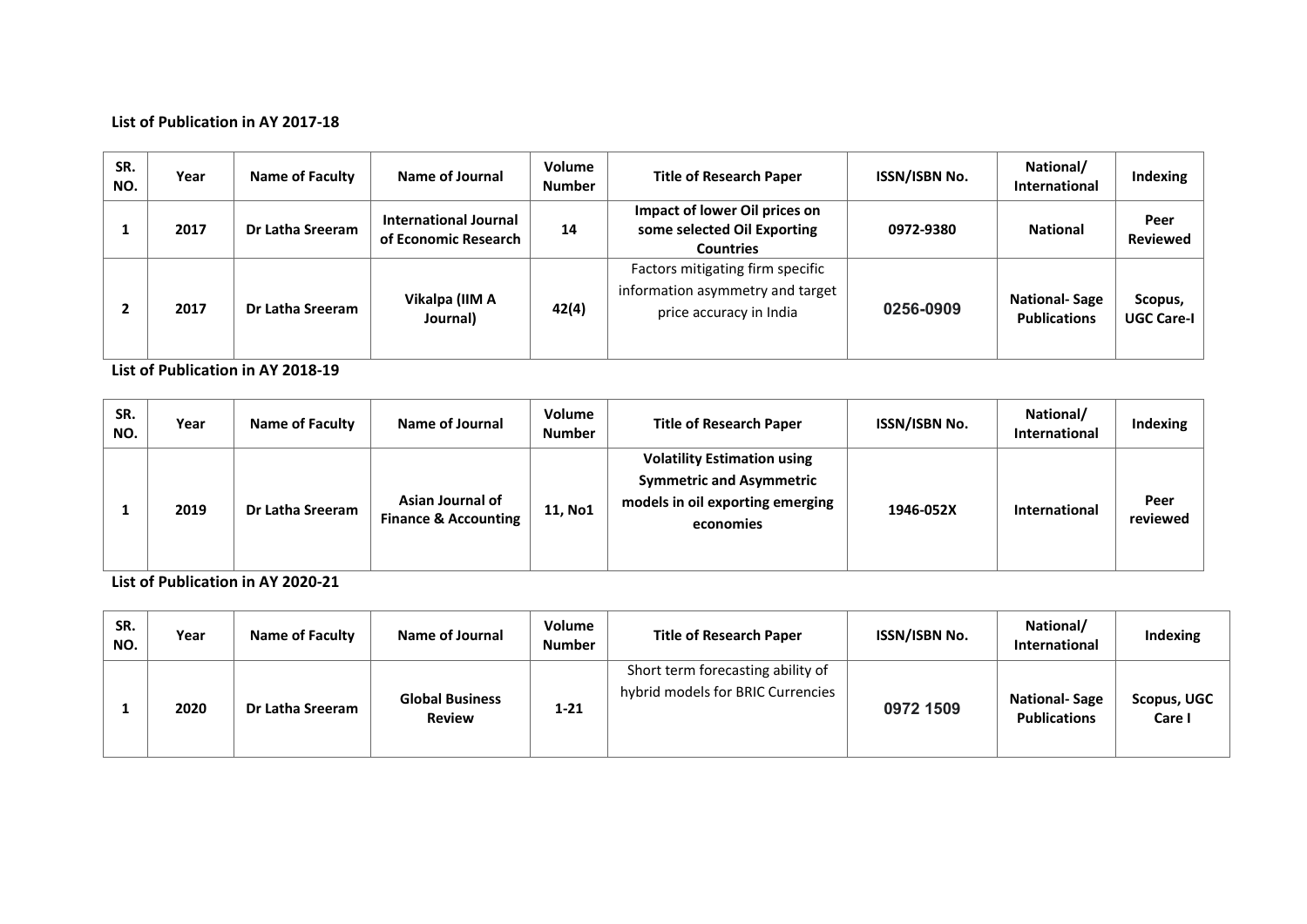|  | 2020 | Dr Latha Sreeram | Shodh-Sarita | <b>Special</b><br>Issue-<br><b>July 2020</b> | Volatility estimation & Forecasting<br>of exchange rates using SARIMA &<br>ANN Models in BRIC Countries | 2348-2397 | <b>National</b> | <b>UGC CARE I</b> |
|--|------|------------------|--------------|----------------------------------------------|---------------------------------------------------------------------------------------------------------|-----------|-----------------|-------------------|
|--|------|------------------|--------------|----------------------------------------------|---------------------------------------------------------------------------------------------------------|-----------|-----------------|-------------------|

**List of Publication in AY 2021‐22** 

| SR.<br>NO. | Year | Name of Faculty  | Name of Journal                           | Volume<br><b>Number</b>                    | <b>Title of Research Paper</b>                                                                                                 | ISSN/ISBN No. | National/<br><b>International</b>           | Indexing                          |
|------------|------|------------------|-------------------------------------------|--------------------------------------------|--------------------------------------------------------------------------------------------------------------------------------|---------------|---------------------------------------------|-----------------------------------|
|            | 2021 | Dr Latha Sreeram | Vidyabharati<br><b>Research Journal</b>   | <b>Special</b><br>Issue-<br>August<br>2021 | Emerged & Realized behaviour of<br>Investor Fear of wave 1 & 2 of<br>Covid 19 pandemic: Gold Silver &<br>Bit coin Performance. | 2319-4979     | <b>National-</b>                            | Web of<br>Science, UGC<br>Care II |
|            | 2022 | Dr Latha Sreeram | Journal Of Foreign<br><b>Trade Review</b> | Accepted<br>for<br>Publicati<br>on.        | <b>Factors Associated with</b><br>Growth in India's International<br>Reserves - VECM Analysis"                                 | 0971-7625     | <b>National-Sage</b><br><b>Publications</b> | <b>Scopus, UGC</b><br>Care I      |